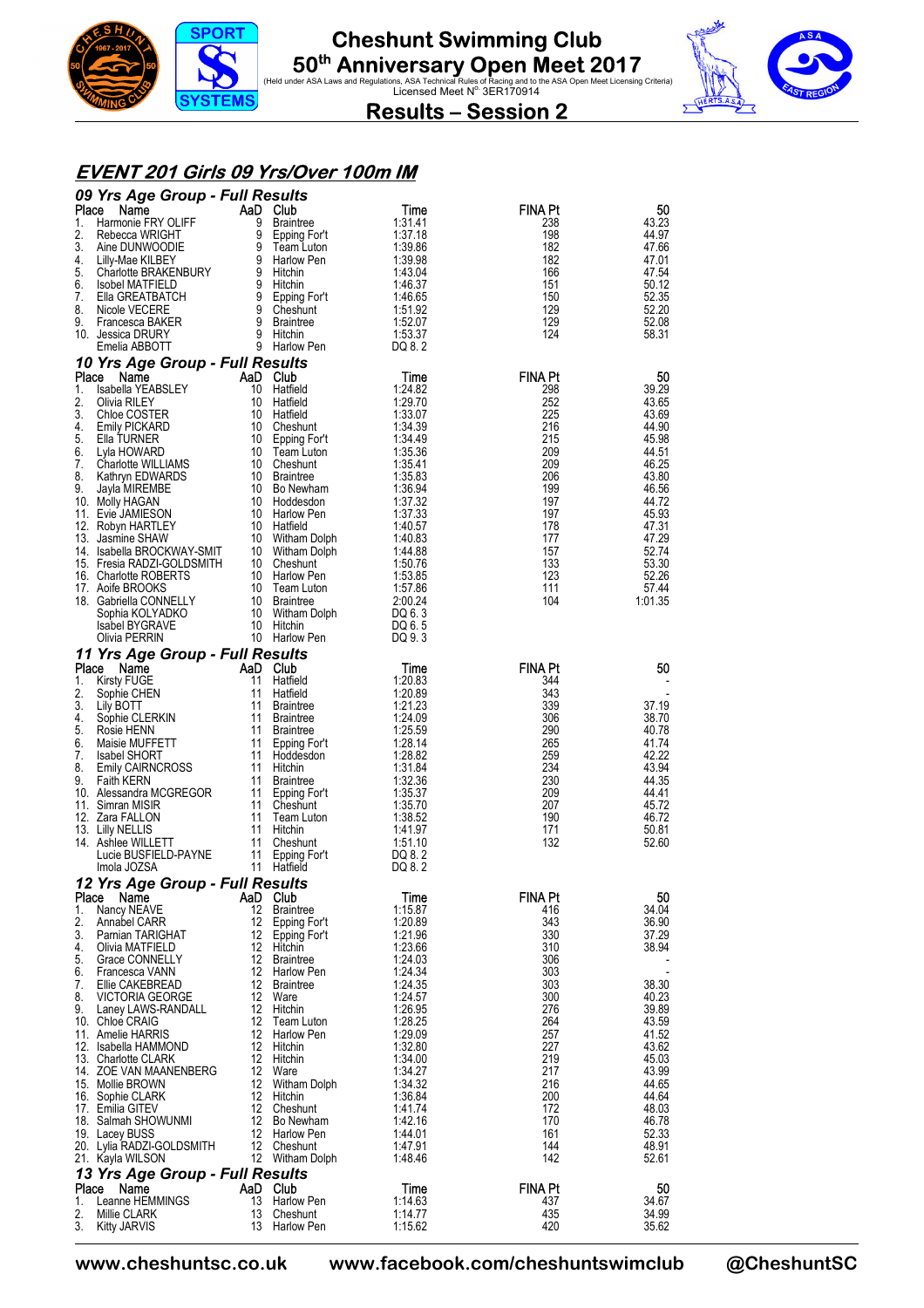





|       | ַטוויש<br>$0.01$ LIVIO               |          |                  | <b>Results – Session 2</b> |                |       |
|-------|--------------------------------------|----------|------------------|----------------------------|----------------|-------|
| 4.    | Lucy KING                            | 13       | Hitchin          | 1:17.37                    | 392            |       |
| 5.    | Georgie PARK                         | 13       | Epping For't     | 1:18.16                    | 381            |       |
| 6.    | Catherine RYAN                       | 13       | Hoddesdon        | 1:20.04                    | 354            |       |
| 7.    | Mollie DOWNES                        | 13       | Hoddesdon        | 1:22.73                    | 321            | 37.24 |
| 8.    | Freya HENSHALL                       | 13       | Harlow Pen       | 1:23.42                    | 313            | 37.77 |
| 9.    | Matilda TURNER                       | 13       | Hitchin          | 1:24.11                    | 305            | 39.77 |
| 10.   | <b>Lily FLETCHER</b>                 | 13       | Witham Dolph     | 1:26.71                    | 279            |       |
| 11.   | Ricamarie MANANSALA                  | 13       | Bo Newham        | 1:29.39                    | 254            | 39.08 |
| 12.   | Madeleine BUSFIELD-PAY               | 13       | Epping For't     | 1:29.94                    | 250            | 40.62 |
| 13.   | Holly COLE                           | 13       | Epping For't     | 1:30.77                    | 243            | 43.07 |
| 14.   | Lara FAHY                            | 13       | Hoddesdon        | 1:31.23                    | 239            | 43.78 |
| 15.   | Olivia MOREY                         | 13       | Cheshunt         | 1:33.49                    | 222            | 43.16 |
| 16.   | Josie DEAN                           | 13       | Hitchin          | 1:33.76                    | 220            | 42.72 |
| 17.   | Jasmine POLLARD                      | 13       | Hitchin          | 1:37.29                    | 197            | 47.87 |
|       | 14 Yrs Age Group - Full Results      |          |                  |                            |                |       |
| Place | Name                                 | AaD      | Club             | Time                       | <b>FINA Pt</b> | 50    |
| 1.    | Alexandra BIBBY                      | 14       | Epping For't     | 1:15.30                    | 426            | 37.09 |
| 2.    | Rachel YOUNG                         | 14       | Hitchin          | 1:22.54                    | 323            | 38.28 |
| 3.    | Lauren BEARMAN                       | 14       | Hitchin          | 1:25.84                    | 287            | 41.93 |
| 4.    | <b>JEMMA ROE</b>                     | 14       | Ware             | 1:32.47                    | 230            | 44.29 |
|       | 15 Yrs/Over Age Group - Full Results |          |                  |                            |                |       |
| Place | Name                                 | AaD Club |                  | Time                       | <b>FINA Pt</b> | 50    |
|       | <b>Courtney BURKE</b>                | 15       | Cheshunt         | 1:17.16                    | 396            | 34.85 |
| 2.    | Anna GODWIN                          | 15       | Witham Dolph     | 1:21.49                    | 336            | 36.58 |
| 3.    | Poppy SUMMERS                        | 15       | <b>Braintree</b> | 1:23.13                    | 316            | 38.43 |
| 4.    | Amy ASH                              | 15       | Epping For't     | 1:25.58                    | 290            | 40.54 |
| 5.    | Rosie OSBORNE                        | 15       | Epping For't     | 1:28.23                    | 264            | 41.51 |
|       | KIM VAN MAANENBERG                   | 15       | Ware             | DQ 8.3                     |                |       |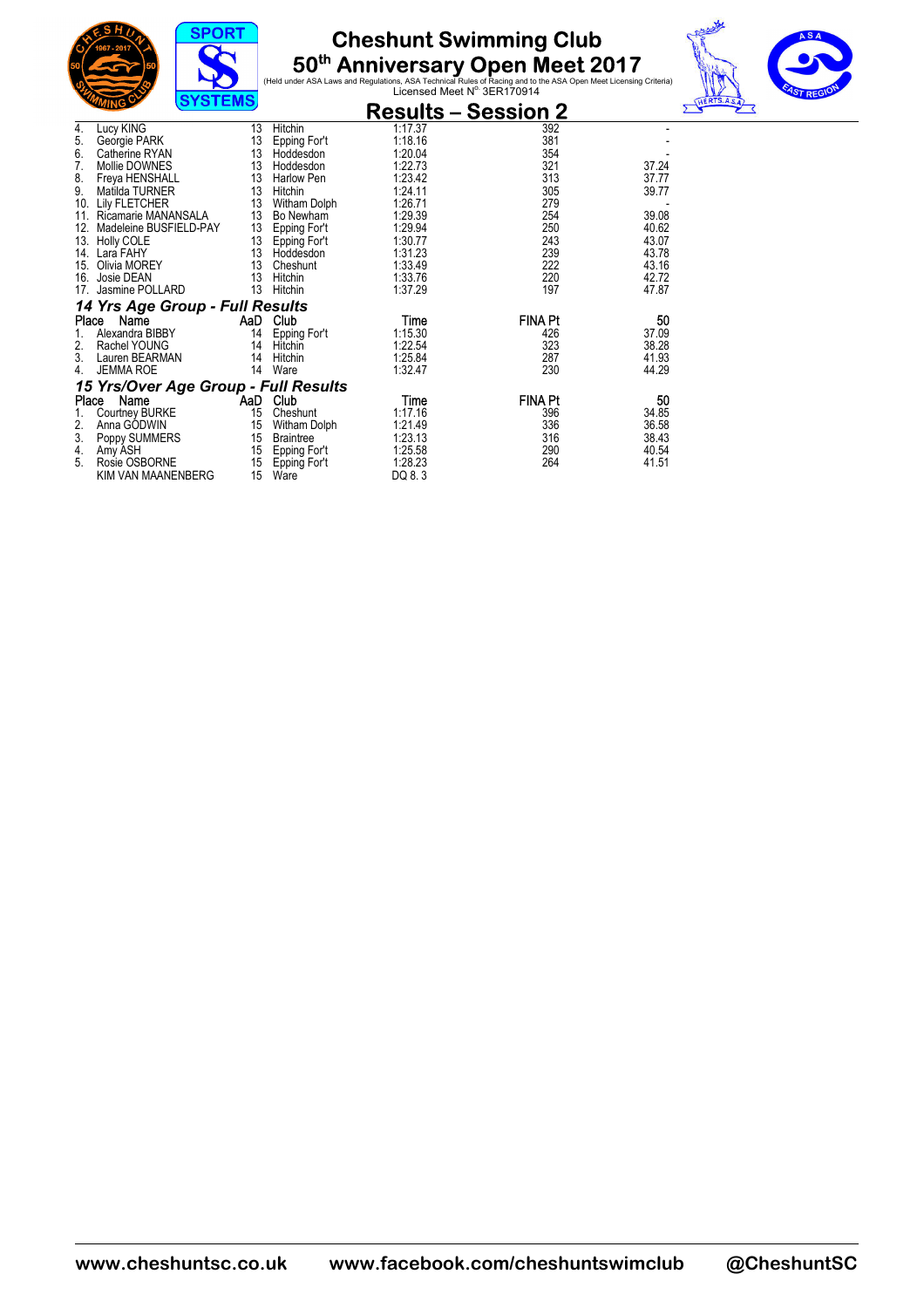





#### **EVENT 202 Boys 09 Yrs/Over 100m IM**

|             | 09 Yrs Age Group - Full Results                                                                      |             |                                                                                                 |                    |                       |                |
|-------------|------------------------------------------------------------------------------------------------------|-------------|-------------------------------------------------------------------------------------------------|--------------------|-----------------------|----------------|
| Place<br>1. | Name<br>Tarelle LANIYAN                                                                              |             | AD Club<br>9 Bo Newham<br>9 Bo Newham<br>9 Bo Newham<br>9 Bo Newham<br>9 Brahtnee<br>9 Brahtnee | Time<br>1:32.55    | FINA Pt<br>164        | 50             |
| 2.          | Romao CONDE                                                                                          |             |                                                                                                 | 1:35.93            | 147                   | 46.16          |
| 3.<br>4.    | David TSHUMA<br>Adam LOO                                                                             |             |                                                                                                 | 1:37.06<br>1:38.03 | 142<br>138            | 43.85          |
| 5.          | Max HEADLEY                                                                                          |             |                                                                                                 | 1:40.37            | 128                   | 47.28          |
| 6.          |                                                                                                      |             |                                                                                                 | 1:42.01            | 122                   | 49.09          |
| 7.<br>8.    | Caiyan THOMPSON 9 Bo Newham<br>Thomas MOODY 9 Harlow Pen<br>Kai FFI I OWS 9 Cheshunt<br>Kai FELLOWS  |             | 9 Cheshunt                                                                                      | 1.48.54<br>1:53.99 | 101<br>87             | 52.59<br>54.47 |
|             | 10 Yrs Age Group - Full Results                                                                      |             |                                                                                                 |                    |                       |                |
| Place       | Name                                                                                                 | AaD Club    |                                                                                                 | Time               | <b>FINA Pt</b>        | 50             |
| 1.          | Cub MADDISON                                                                                         | 10 Hatfield |                                                                                                 | 1:23.99            | 219                   |                |
| 2.<br>3.    | Steven SALAZAR<br>William WHITE                                                                      |             | 10 Bo Newham<br>10 Harlow Pen                                                                   | 1:28.19<br>1:30.57 | 189<br>175            | 42.57          |
| 4.          | Mathew ENEVER                                                                                        | 10 Hatfield |                                                                                                 | 1:34.00            | 156                   |                |
| 5.<br>6.    | Sam SAFAVIZADEH 10 Cheshunt<br>Lewis WARD 10 Team Lut<br>Thomas UNDERDOWN 10 Braintee<br>10 Engine F |             | 10 Cheshunt<br>10 Team Luton                                                                    | 1:38.28<br>1:39.15 | 136<br>133            | 45.98<br>46.38 |
| 7.          |                                                                                                      |             |                                                                                                 | 1:39.20            | 133                   | 49.41          |
| 8.          | Alexander GILL                                                                                       |             | 10 Epping For't                                                                                 | 1:40.90            | 126                   | 48.15          |
| 9.          | Micaiah NAPA<br>10. Jack BANNING                                                                     |             | 10 Bo Newham<br>10 Harlow Pen                                                                   | 1:41.92<br>1:46.50 | 122<br>107            | 48.79<br>52.66 |
|             | 11. Daniel RYAN                                                                                      |             | 10 Hoddesdon                                                                                    | 1:51.72            | 93                    | 52.47          |
|             | 12. JOSEPH TEAGUE                                                                                    |             | 10 Ware                                                                                         | 1:58.35            | 78                    | 59.34          |
|             | 13. Samuel HOWARD<br><b>BEN JONES</b>                                                                |             | 10 Harlow Pen<br>10 Ware                                                                        | 2:06.47<br>DQ 6.5  | 64                    |                |
|             | Hayden THORNHILL                                                                                     |             | 10 Hoddesdon                                                                                    | DQ 9.3             |                       |                |
|             | 11 Yrs Age Group - Full Results                                                                      |             |                                                                                                 |                    |                       |                |
| Place<br>1. | Name<br>Max ARNOLD                                                                                   | AaD Club    | 11 Harlow Pen                                                                                   | Time               | <b>FINA Pt</b><br>229 | 50<br>38.26    |
| 2.          | Alastair STEWART                                                                                     |             | 11 Harlow Pen                                                                                   | 1:22.77<br>1:23.15 | 226                   |                |
| 3.          | Hayden MILLER                                                                                        |             | 11 Braintree                                                                                    | 1:24.97            | 211                   |                |
| 4.<br>5.    | Jonathan LAZAROV<br>Jack CARR                                                                        |             | 11 Epping For't<br>11 Epping For't                                                              | 1:28.37<br>1:28.46 | 188<br>187            | 40.50<br>38.82 |
| 6.          | Keir GIBSON                                                                                          |             | 11 Braintree                                                                                    | 1:28.84            | 185                   | 41.96          |
| 7.          | Ethan RYAN                                                                                           |             | 11 Harlow Pen                                                                                   | 1:29.41            | 181                   |                |
| 8.<br>9.    | <b>HARRISON EGERTON</b><br>Joseph O'HARA                                                             |             | 11 Ware<br>11 Hatfield                                                                          | 1:30.72<br>1:31.72 | 174<br>168            | 43.95<br>44.22 |
|             | 10. Oliver BLIGHT                                                                                    |             | 11 Hatfield                                                                                     | 1:31.85            | 167                   | 45.13          |
|             | 11. Maximilian COLTMAN                                                                               |             | 11 Cheshunt                                                                                     | 1:33.16            | 160<br>159            | 42.44<br>43.93 |
|             | 12. Jake WILLIAMSON<br>13. Ryan SHAW                                                                 |             | 11 Hatfield<br>11 Witham Dolph                                                                  | 1:33.41<br>1:33.86 | 157                   | 43.99          |
|             | 14. Andrew TEMBRA                                                                                    |             | 11 Hatfield                                                                                     | 1:34.67            | 153                   | 46.32          |
|             | 15. Haydon KETTEL<br>16. Jake EVANS                                                                  |             | 11 Hatfield<br>11 Cheshunt                                                                      | 1:34.73<br>1:36.15 | 152<br>146            | 41.75          |
|             | 17. TOMMY LIDDIARD                                                                                   |             | 11 Ware                                                                                         | 1:38.33            | 136                   | 46.51          |
|             | 18. Joshua ELLIS                                                                                     |             | 11 Hatfield                                                                                     | 1:38.63            | 135                   | 45.23          |
|             | Oluwateniola ATANLUSI                                                                                |             | 11 Epping For't                                                                                 | DQ 9.1             |                       |                |
| Place       | 12 Yrs Age Group - Full Results<br>Name                                                              | AaD Club    |                                                                                                 | Time               | <b>FINA Pt</b>        | 50             |
| 1.          | Harrison TRAVERS                                                                                     |             |                                                                                                 | 1:23.37            | 224                   |                |
| 2.<br>3.    | <b>Ben STRINGER</b>                                                                                  |             | 12 Hatfield                                                                                     | 1:24.23<br>1:27.81 | 217<br>192            | 40.75<br>41.73 |
| 4.          | Luke PAYNE<br>DANIEL HARRISON                                                                        |             | 12 Ware                                                                                         | 1:28.25            | 189                   |                |
| 5.          | Daniel TSHUMA                                                                                        |             | 12 Bo Newham                                                                                    | 1:31.55            | 169                   | 40.62          |
| 6.<br>7.    | Alfie NELLIS<br>Eddie VANN                                                                           | 12          | 12 Hitchin<br>Harlow Pen                                                                        | 1:33.45<br>1:39.41 | 159<br>132            | 44.31<br>47.82 |
| 8.          | <b>TOBIAS SINCLAIR</b>                                                                               |             | 12 Ware                                                                                         | 1:42.42            | 121                   | 46.87          |
|             | <b>Edward PIPE</b>                                                                                   |             | 12 Hitchin                                                                                      | DQ 9.3             |                       |                |
|             | 13 Yrs Age Group - Full Results                                                                      |             |                                                                                                 |                    |                       |                |
| Place<br>1. | Name<br>Morgan FOSTER                                                                                | AaD Club    | 13 Braintree                                                                                    | Time<br>1:11.28    | <b>FINA Pt</b><br>358 | 50<br>33.44    |
| 2.          | Taylor COE                                                                                           |             | 13 Cheshunt                                                                                     | 1:16.69            | 288                   | 35.56          |
| 3.<br>4.    | Ewan HATHAWAY<br>Jack PYM                                                                            |             | 13 Epping For't<br>13 Cheshunt                                                                  | 1:17.37<br>1:24.88 | 280<br>212            | 36.72<br>42.11 |
| 5.          | AIDAN JONES                                                                                          |             | 13 Ware                                                                                         | 1:27.59            | 193                   | 40.14          |
| 6.          | Thomas MEDHURST                                                                                      |             | 13 Epping For't                                                                                 | 1:32.58            | 163                   | 44.58          |
| 7.          | NICHOLAS SINCLAIR                                                                                    |             | 13 Ware                                                                                         | 1:40.25            | 129                   | 49.70          |
|             | 14 Yrs Age Group - Full Results<br>Place Name                                                        | AaD Club    |                                                                                                 | Time               | <b>FINA Pt</b>        | 50             |
| 1.          | Dominic MCCARTHY                                                                                     |             | 14 Hoddesdon                                                                                    | 1:08.67            | 401                   | 32.23          |
| 2.          | Daniel ENGLISH                                                                                       |             | 14 Hitchin                                                                                      | 1:09.53            | 386                   | 31.88          |
| 3.<br>4.    | Aaron CHAMBERS<br>LOUIS CRIPPS                                                                       |             | 14 Epping For't<br>14 Ware                                                                      | 1:14.48<br>1:16.23 | 314<br>293            | 33.12<br>35.50 |
| 5.          | James WICKS                                                                                          |             | 14 Braintree                                                                                    | 1:18.31            | 270                   | 35.83          |
| 7.          | 6. Callum FISHER                                                                                     |             | 14 Team Luton<br>14 Hoddesdon                                                                   | 1:31.84<br>1:31.92 | 167<br>167            | 43.52<br>44.62 |
|             | Dougie GRAYLING<br>15 Yrs/Over Age Group - Full Results                                              |             |                                                                                                 |                    |                       |                |
|             | Place<br>Name                                                                                        | AaD Club    |                                                                                                 | Time               | <b>FINA Pt</b>        | 50             |
| 1.          | Anthony SMITH                                                                                        |             | 16 Cheshunt                                                                                     | 1:06.31            | 445                   | 29.95          |
| 2.<br>3.    | Daniel HATHAWAY<br>Owen STRINGER                                                                     |             | 15 Epping For't<br>15 Harlow Pen                                                                | 1:09.22<br>1:13.60 | 392<br>326            | 31.77<br>33.60 |
| 4.          | Benjamin WILLIAMSON                                                                                  |             | 15 Hatfield                                                                                     | 1:14.34            | 316                   | 34.68          |

**www.cheshuntsc.co.uk www.facebook.com/cheshuntswimclub @CheshuntSC**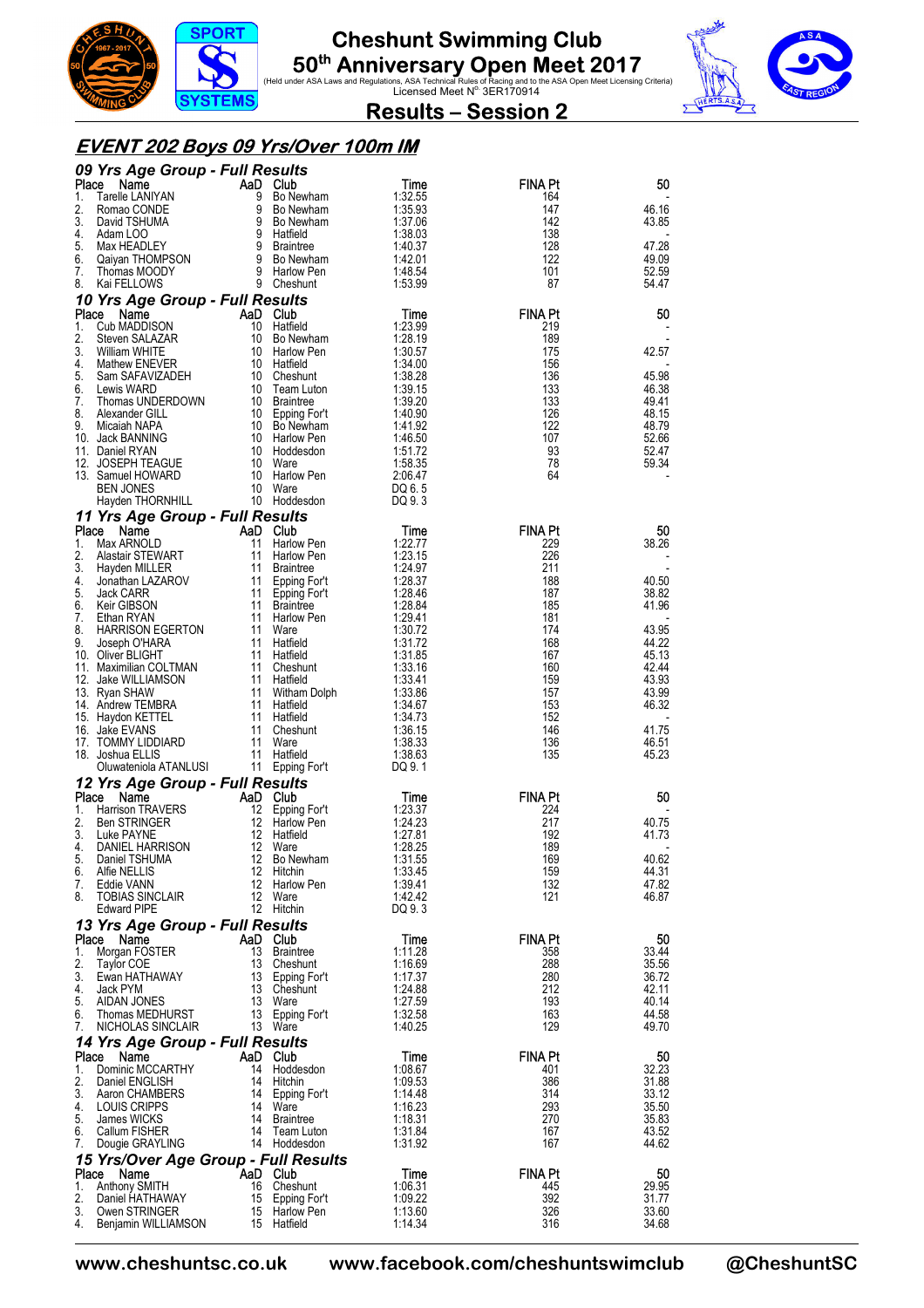





#### **EVENT 203 Girls 09 Yrs/Over 50m Butterfly**

|             | 09 Yrs Age Group - Full Results                                                                                                                                                                                                                                                          |          |                                          |                         |                       |
|-------------|------------------------------------------------------------------------------------------------------------------------------------------------------------------------------------------------------------------------------------------------------------------------------------------|----------|------------------------------------------|-------------------------|-----------------------|
| Place       | <b>FIS Age Group - Full Results<br/> Culture Mannon Carl Manno Harmonie FRY OLIFF 9 Braintne<br/> Alexandra YEABSLEY 9 Harlow Pen<br/> Alexandra YEABSLEY 9 Harlied<br/> Charlotte BRAKENBURY 9 Hitchin<br/> Charlotte BRAKENBURY 9 Hitchin<br/> Charlot</b>                             |          | Club<br>Harlow Pen                       | Time                    | FINA Pt               |
| 1.<br>2.    |                                                                                                                                                                                                                                                                                          |          |                                          | 43.57<br>46.30          | 175<br>146            |
| 3.          |                                                                                                                                                                                                                                                                                          |          |                                          | 46.59                   | 143                   |
| 4.          |                                                                                                                                                                                                                                                                                          |          |                                          | 48.53                   | 126                   |
| 5.          |                                                                                                                                                                                                                                                                                          |          |                                          | 49.31                   | 120                   |
| 6.          |                                                                                                                                                                                                                                                                                          |          |                                          | 50.18                   | 114                   |
| 7.<br>8.    |                                                                                                                                                                                                                                                                                          |          |                                          | 54.81<br>58.89          | 88<br>70              |
| 9.          |                                                                                                                                                                                                                                                                                          |          |                                          | 1:03.03                 | 57                    |
|             | 10 Yrs Age Group - Full Results<br>9. Esine Strutted <b>Age Group - Full Results</b><br><b>Place Name</b><br>1. Isabella YEABSLEY 4aD Club<br>1. Isabella YEABSLEY 10 Hatfield<br>4. Olivia RILEY 10 Hatfield<br>4. Olivia RILEY 10 Hatfield<br>5. Mary HARDY 10 Epping Fort 45.20<br>6. |          |                                          |                         |                       |
|             |                                                                                                                                                                                                                                                                                          |          | <b>es<i>uits</i></b><br>Club<br>Hatfield |                         | <b>FINA Pt</b>        |
|             |                                                                                                                                                                                                                                                                                          |          |                                          |                         | 230                   |
|             |                                                                                                                                                                                                                                                                                          |          |                                          |                         | 182                   |
|             |                                                                                                                                                                                                                                                                                          |          |                                          |                         | 165<br>159            |
|             |                                                                                                                                                                                                                                                                                          |          |                                          |                         | 156                   |
|             |                                                                                                                                                                                                                                                                                          |          |                                          |                         | 155                   |
|             |                                                                                                                                                                                                                                                                                          |          |                                          |                         | 139                   |
|             |                                                                                                                                                                                                                                                                                          |          |                                          |                         | 135<br>119            |
|             |                                                                                                                                                                                                                                                                                          |          |                                          |                         | 118                   |
|             |                                                                                                                                                                                                                                                                                          |          |                                          |                         | 109                   |
|             |                                                                                                                                                                                                                                                                                          |          |                                          |                         | 107                   |
|             |                                                                                                                                                                                                                                                                                          |          |                                          |                         | 84                    |
|             |                                                                                                                                                                                                                                                                                          |          |                                          |                         | 79<br>63              |
|             |                                                                                                                                                                                                                                                                                          |          |                                          |                         |                       |
|             |                                                                                                                                                                                                                                                                                          |          |                                          |                         |                       |
|             |                                                                                                                                                                                                                                                                                          |          |                                          |                         | <b>FINA Pt</b>        |
|             |                                                                                                                                                                                                                                                                                          |          |                                          |                         | 367                   |
|             |                                                                                                                                                                                                                                                                                          |          |                                          | 35.26                   | 330                   |
|             |                                                                                                                                                                                                                                                                                          |          |                                          | 36.26<br>36.40          | 303<br>300            |
|             |                                                                                                                                                                                                                                                                                          |          |                                          | 36.61                   | 295                   |
|             |                                                                                                                                                                                                                                                                                          |          |                                          | 39.75                   | 230                   |
|             |                                                                                                                                                                                                                                                                                          |          |                                          | 41.95                   | 196                   |
|             |                                                                                                                                                                                                                                                                                          |          |                                          | 43.40                   | 177                   |
|             |                                                                                                                                                                                                                                                                                          |          |                                          | 44.17<br>45.69          | 168<br>151            |
|             |                                                                                                                                                                                                                                                                                          |          |                                          |                         |                       |
|             |                                                                                                                                                                                                                                                                                          |          |                                          | 46.16                   | 147                   |
|             |                                                                                                                                                                                                                                                                                          |          |                                          | 52.39                   | 100                   |
|             |                                                                                                                                                                                                                                                                                          |          |                                          | 54.51                   | 89                    |
|             |                                                                                                                                                                                                                                                                                          |          |                                          | 55.95                   | 82                    |
|             |                                                                                                                                                                                                                                                                                          |          |                                          | 58.08                   | 73                    |
|             | 11 Yrs Age Group - Full Results<br>Place Name AaD Club<br>1. Phoebe WHITE 11 Harlow Pen<br>2. Holly MORGAN 11 Hadiesdon<br>4. Lily BOTT 11 Braintee<br>5. Bella PARKUS 11 Hatfield<br>6. Sophie CHEN 11 Hatfield<br>7. Rosie HENN 11 Brainte<br>12 Yrs Age Group - Full Results          |          |                                          |                         |                       |
| Place<br>1. |                                                                                                                                                                                                                                                                                          |          |                                          | Time<br>31.87           | <b>FINA Pt</b><br>447 |
| 2.          |                                                                                                                                                                                                                                                                                          |          | <b>Bound</b><br>Club<br>Braintree        | 36.16                   | 306                   |
| 3.          |                                                                                                                                                                                                                                                                                          |          |                                          | 36.81                   | 290                   |
| 4.          |                                                                                                                                                                                                                                                                                          |          |                                          | 37.21                   | 281                   |
| 5.<br>6.    |                                                                                                                                                                                                                                                                                          |          |                                          | 37.25<br>37.38          | 280<br>277            |
|             | <b>CONTRACT COMPAND CONSUMER SAID CONSUMING A SET AND COMPAND AND COMPAND AND CONSUMING A SET AND CONSUMER AND CONSUMER AND CONSUMER AND CONSUMER AND CONSUMER AND CONSUMER A SET AND A SET AND A SET AND A SET AND A SET AND A </b><br>7. Grace CONNELLY 12 Braintree                   |          |                                          | 37.52                   | 274                   |
| 8.          | Pamian TARIGHAT                                                                                                                                                                                                                                                                          | 12       | Epping For't                             | 37.73                   | 269                   |
| 9.          | Martha BRODERICK                                                                                                                                                                                                                                                                         | 12       | Harlow Pen                               | 37.88                   | 266                   |
|             | 10. Laney LAWS-RANDALL                                                                                                                                                                                                                                                                   | 12       | Hitchin                                  | 38.85                   | 247                   |
|             | 11. Evie BROWN<br>12. Francesca VANN                                                                                                                                                                                                                                                     | 12<br>12 | Cheshunt<br>Harlow Pen                   | 39.34<br>40.12          | 238<br>224            |
|             | 13. Kya ANDREOU                                                                                                                                                                                                                                                                          | 12       | <b>Harlow Pen</b>                        | 40.23                   | 222                   |
|             | 14. Zuleikha MASSOUD                                                                                                                                                                                                                                                                     | 12       | Bo Newham                                | 40.51                   | 217                   |
|             | 15. Chloe CRAIG                                                                                                                                                                                                                                                                          | 12       | Team Luton                               | 41.46                   | 203                   |
|             | 16. Natasha DAWSON                                                                                                                                                                                                                                                                       | 12<br>12 | Epping For't                             | 45.04<br>45.75          | 158<br>151            |
|             | 17. Mollie BROWN<br>18. Lacey BUSS                                                                                                                                                                                                                                                       | 12       | Witham Dolph<br><b>Harlow Pen</b>        | 50.12                   | 115                   |
|             | 19. Salmah SHOWUNMI                                                                                                                                                                                                                                                                      | 12       | Bo Newham                                | 51.36                   | 106                   |
|             | 20. Emilia GITEV                                                                                                                                                                                                                                                                         | 12       | Cheshunt                                 | 56.18                   | 81                    |
|             | 13 Yrs Age Group - Full Results                                                                                                                                                                                                                                                          |          |                                          |                         |                       |
| Place       | Name                                                                                                                                                                                                                                                                                     | AaD      | Club                                     | Time                    | <b>FINA Pt</b>        |
| 1.<br>2.    | Millie CLARK<br>Daria TEOBALD                                                                                                                                                                                                                                                            | 13<br>13 | Cheshunt<br>Hitchin                      | 33.34<br>33.73          | 391<br>377            |
| 3.          | Georgie PARK                                                                                                                                                                                                                                                                             | 13       | Epping For't                             | 35.21                   | 331                   |
| 4.          | Mollie DOWNES                                                                                                                                                                                                                                                                            | 13       | Hoddesdon                                | 35.22                   | 331                   |
| 5.          | Lucy HINKS                                                                                                                                                                                                                                                                               | 13       | Hoddesdon                                | 35.39                   | 326                   |
| 6.<br>7.    | Catherine RYAN<br>Freya HENSHALL                                                                                                                                                                                                                                                         | 13<br>13 | Hoddesdon<br>Harlow Pen                  | 35.64<br>37.78          | 320<br>268            |
| 8.          | Christina DURBIN                                                                                                                                                                                                                                                                         | 13       | Hatfield                                 | 37.90                   | 266                   |
| 9.          | Shauna PITCHER                                                                                                                                                                                                                                                                           | 13       | Harlow Pen                               | 38.20                   | 259                   |
|             | 10. Sophie GEORGIOU                                                                                                                                                                                                                                                                      | 13       | Hatfield                                 | 40.40                   | 219                   |
|             | 11. Ricamarie MANANSALA                                                                                                                                                                                                                                                                  | 13       | Bo Newham                                | 41.26                   | 206                   |
|             | 12. Lucy PARSONS<br>13. Madeleine BUSFIELD-PAY                                                                                                                                                                                                                                           | 13<br>13 | Harlow Pen<br>Epping For't<br>13 Hitchin | 41.87<br>43.38<br>48.39 | 197<br>177<br>127     |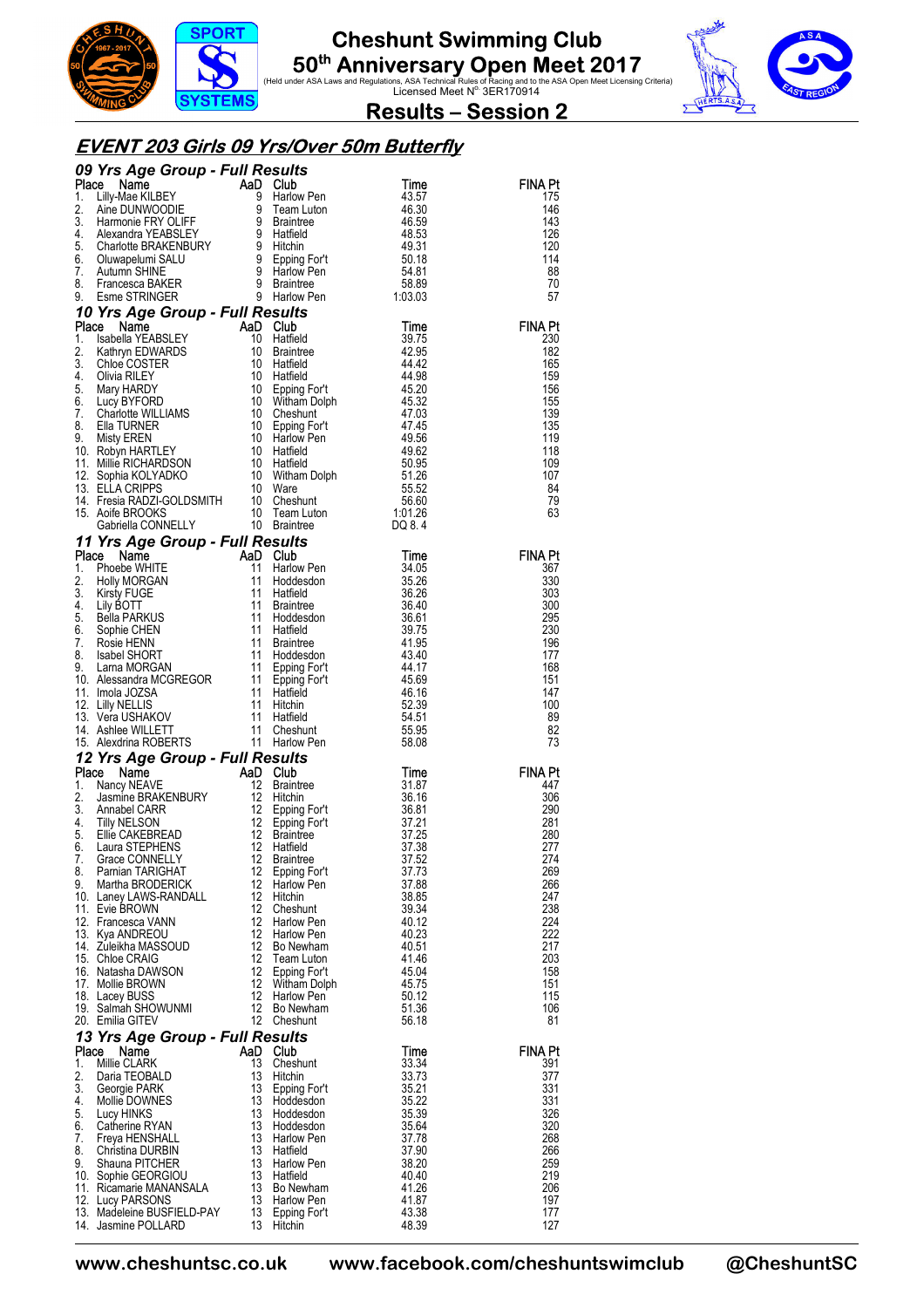





|                 |                                      | 0101LM0 |                   | <b>Results – Session 2</b> |                |
|-----------------|--------------------------------------|---------|-------------------|----------------------------|----------------|
|                 | 14 Yrs Age Group - Full Results      |         |                   |                            |                |
| Place           | Name                                 |         | AaD Club          | Time                       | <b>FINA Pt</b> |
| 1.              | Chloe BERKO-BOATENG                  | 14      | Cheshunt          | 31.23                      | 475            |
| 2.              | Emily LUSH                           | 14      | Cheshunt          | 33.04                      | 401            |
| 3.              | Sara MAHMMUD                         | 14      | Hatfield          | 34.87                      | 341            |
| 4.              | Zoe MACDONALD                        | 14      | Hitchin           | 35.80                      | 315            |
| 5.              | Charlotte HOOKS                      | 14      | <b>Braintree</b>  | 37.37                      | 277            |
| 6.              | Rachel YOUNG                         | 14      | Hitchin           | 37.93                      | 265            |
| 7.              | Scarlet WATSON                       | 14      | Epping For't      | 39.34                      | 238            |
| 8.              | <b>JEMMA ROE</b>                     | 14      | Ware              | 42.19                      | 192            |
|                 | 15 Yrs/Over Age Group - Full Results |         |                   |                            |                |
| Place           | Name                                 |         | AaD Club          | Time                       | <b>FINA Pt</b> |
| 1.              | Amber SHINE                          | 16      | Harlow Pen        | 32.43                      | 424            |
| $\frac{2}{3}$ . | <b>Holly ATKINS</b>                  | 15      | Cheshunt          | 32.81                      | 410            |
|                 | Claire MASSEY                        | 32      | Cheshunt          | 33.10                      | 399            |
| 4.              | Ellie NELLIS                         | 17      | Hitchin           | 33.30                      | 392            |
| 5.              | Jessica TURLEY                       | 15      | Hitchin           | 33.34                      | 391            |
| 6.              | Grace LAMBERT                        | 17      | <b>Braintree</b>  | 33.66                      | 379            |
| 7.              | Alice NELSON                         | 15      | Epping For't      | 33.71                      | 378            |
| 8.              | Isobel GEORGIOU                      | 15      | Hatfield          | 34.22                      | 361            |
| 9.              | Molly CURTIS                         | 16      | Epping For't      | 34.43                      | 355            |
| 10.             | Ashleigh JOLLEY                      | 15      | <b>Harlow Pen</b> | 36.75                      | 291            |
| 11.             | Poppy SUMMERS                        | 15      | Braintree         | 38.28                      | 258            |
| 12.             | Kim VAN MAANENBERG                   | 15      | Ware              | 42.98                      | 182            |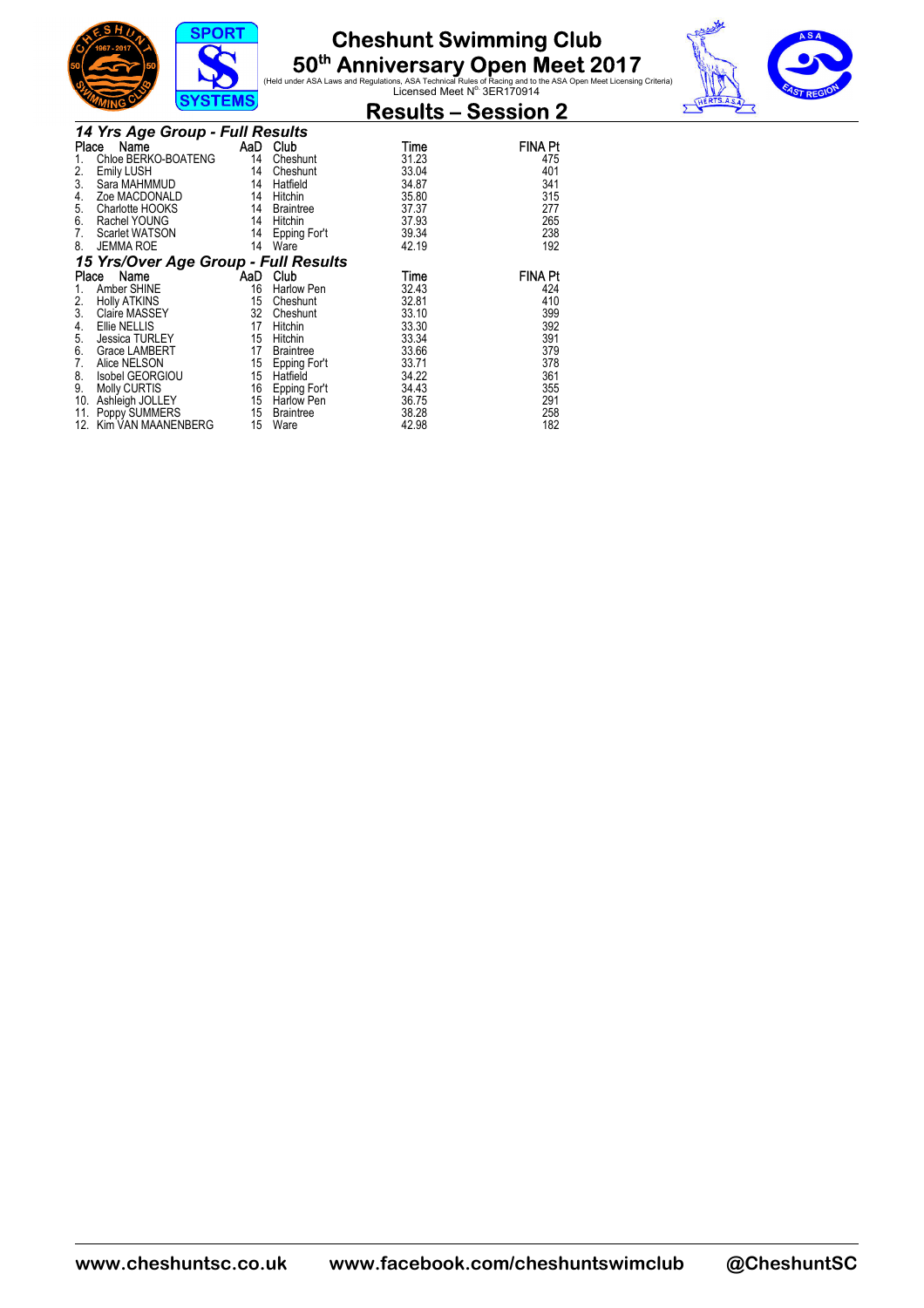





### **EVENT 204 Boys 09 Yrs/Over 50m Butterfly**

|          |                                                                                                                                                                                                                                                         |    |                                 |                | <b>FINA Pt</b> |
|----------|---------------------------------------------------------------------------------------------------------------------------------------------------------------------------------------------------------------------------------------------------------|----|---------------------------------|----------------|----------------|
|          |                                                                                                                                                                                                                                                         |    |                                 |                | 141<br>92      |
|          |                                                                                                                                                                                                                                                         |    |                                 |                | 82             |
|          |                                                                                                                                                                                                                                                         |    |                                 |                | 70             |
|          |                                                                                                                                                                                                                                                         |    |                                 |                | 68             |
|          |                                                                                                                                                                                                                                                         |    |                                 |                | 51             |
|          |                                                                                                                                                                                                                                                         |    |                                 |                | 29             |
|          |                                                                                                                                                                                                                                                         |    |                                 |                |                |
|          |                                                                                                                                                                                                                                                         |    |                                 |                |                |
|          |                                                                                                                                                                                                                                                         |    |                                 |                | <b>FINA Pt</b> |
|          |                                                                                                                                                                                                                                                         |    |                                 |                | 198            |
|          |                                                                                                                                                                                                                                                         |    |                                 |                | 185<br>179     |
|          |                                                                                                                                                                                                                                                         |    |                                 |                | 171            |
|          |                                                                                                                                                                                                                                                         |    |                                 |                | 150            |
|          |                                                                                                                                                                                                                                                         |    |                                 |                | 145            |
|          |                                                                                                                                                                                                                                                         |    |                                 |                | 119            |
|          |                                                                                                                                                                                                                                                         |    |                                 |                | 83             |
|          |                                                                                                                                                                                                                                                         |    |                                 |                | 71             |
|          |                                                                                                                                                                                                                                                         |    |                                 |                | 68<br>46       |
|          |                                                                                                                                                                                                                                                         |    |                                 |                |                |
|          |                                                                                                                                                                                                                                                         |    |                                 |                |                |
|          |                                                                                                                                                                                                                                                         |    |                                 |                | <b>FINA Pt</b> |
|          |                                                                                                                                                                                                                                                         |    |                                 |                | 200            |
|          |                                                                                                                                                                                                                                                         |    |                                 |                | 198            |
|          |                                                                                                                                                                                                                                                         |    |                                 |                | 191            |
|          |                                                                                                                                                                                                                                                         |    |                                 |                | 190            |
|          |                                                                                                                                                                                                                                                         |    |                                 |                | 157<br>156     |
|          |                                                                                                                                                                                                                                                         |    |                                 |                | 151            |
|          |                                                                                                                                                                                                                                                         |    |                                 |                | 131            |
|          |                                                                                                                                                                                                                                                         |    |                                 |                | 127            |
|          |                                                                                                                                                                                                                                                         |    |                                 |                | 126            |
|          |                                                                                                                                                                                                                                                         |    |                                 |                | 123            |
|          |                                                                                                                                                                                                                                                         |    |                                 |                | 121            |
|          |                                                                                                                                                                                                                                                         |    |                                 |                |                |
|          |                                                                                                                                                                                                                                                         |    |                                 |                | 68             |
|          |                                                                                                                                                                                                                                                         |    |                                 |                |                |
|          |                                                                                                                                                                                                                                                         |    |                                 |                | <b>FINA Pt</b> |
|          |                                                                                                                                                                                                                                                         |    |                                 |                | 269            |
|          |                                                                                                                                                                                                                                                         |    |                                 |                | 239<br>213     |
|          |                                                                                                                                                                                                                                                         |    |                                 |                | 205            |
|          |                                                                                                                                                                                                                                                         |    |                                 |                | 184            |
|          |                                                                                                                                                                                                                                                         |    |                                 |                | 177            |
|          |                                                                                                                                                                                                                                                         |    |                                 |                | 162            |
|          |                                                                                                                                                                                                                                                         |    |                                 |                | 148            |
|          |                                                                                                                                                                                                                                                         |    |                                 |                | 144<br>132     |
|          |                                                                                                                                                                                                                                                         |    |                                 |                | 125            |
|          |                                                                                                                                                                                                                                                         |    |                                 |                | 124            |
|          |                                                                                                                                                                                                                                                         |    |                                 |                | 102            |
|          |                                                                                                                                                                                                                                                         |    |                                 |                | 92             |
|          | 13 Yrs Age Group - Full Results                                                                                                                                                                                                                         |    |                                 |                |                |
| Place    | Name                                                                                                                                                                                                                                                    |    | AaD Club                        | Time           | FINA Pt        |
| 1.       | 09 Yrs Agre Group - Full Results<br>1. Lucs: HARRIELY (1898)<br>1. Lucs: HARRIELY 1. Jucs: HARRIELY 1. Jucs: HARRIELY 1. Jucs: HARRIELY 1. Julian MANUS 1.<br>1. Samma MADION 1. Samma MADION 1. Samma MADION 1. Samma MADION 1.<br>1.<br>Morgan FOSTER | 13 | Braintree                       | 31.44          | 333            |
| 2.       | Adam FEARON                                                                                                                                                                                                                                             | 13 | <b>Harlow Pen</b>               | 35.34          | 234            |
| 3.<br>4. | Jack TINGEY<br>Brandon BALDACCI                                                                                                                                                                                                                         | 13 | Witham Dolph<br>13 Epping For't | 38.25<br>41.44 | 185<br>145     |
|          |                                                                                                                                                                                                                                                         |    |                                 |                |                |
| Place    | 14 Yrs Age Group - Full Results<br>Name                                                                                                                                                                                                                 |    | AaD Club                        | Time           | <b>FINA Pt</b> |
| 1.       | Dominic MCCARTHY                                                                                                                                                                                                                                        |    | 14 Hoddesdon                    | 30.58          | 362            |
| 2.       | Maxwell JONES                                                                                                                                                                                                                                           |    | 14 Epping For't                 | 31.63          | 327            |
| 3.       | Aaron CHAMBERS                                                                                                                                                                                                                                          |    | 14 Epping For't                 | 31.92          | 318            |
| 4.       | Daniel LAMBERT                                                                                                                                                                                                                                          |    | 14 Braintree                    | 33.11          | 285            |
| 5.<br>6. | LOUIS CRIPPS<br>James WICKS                                                                                                                                                                                                                             | 14 | Ware                            | 35.27          | 236            |
| 7.       | Callum FISHER                                                                                                                                                                                                                                           |    | 14 Braintree<br>14 Team Luton   | 35.28<br>40.79 | 235<br>152     |
|          |                                                                                                                                                                                                                                                         |    |                                 |                |                |
| Place    | 15 Yrs/Over Age Group - Full Results<br>Name                                                                                                                                                                                                            |    | AaD Club                        | Time           | FINA Pt        |
| 1.       | Alec BURCHELL                                                                                                                                                                                                                                           | 18 | Hitchin                         | 26.81          | 537            |
| 2.       | Daniel LUSH                                                                                                                                                                                                                                             | 16 | Cheshunt                        | 28.84          | 431            |
| 3.       | Anthony SMITH                                                                                                                                                                                                                                           | 16 | Cheshunt                        | 29.33          | 410            |
| 4.<br>5. | Callum WOLLASTON<br>Owen STRINGER                                                                                                                                                                                                                       |    | 15 Cheshunt<br>15 Harlow Pen    | 30.21<br>31.31 | 375<br>337     |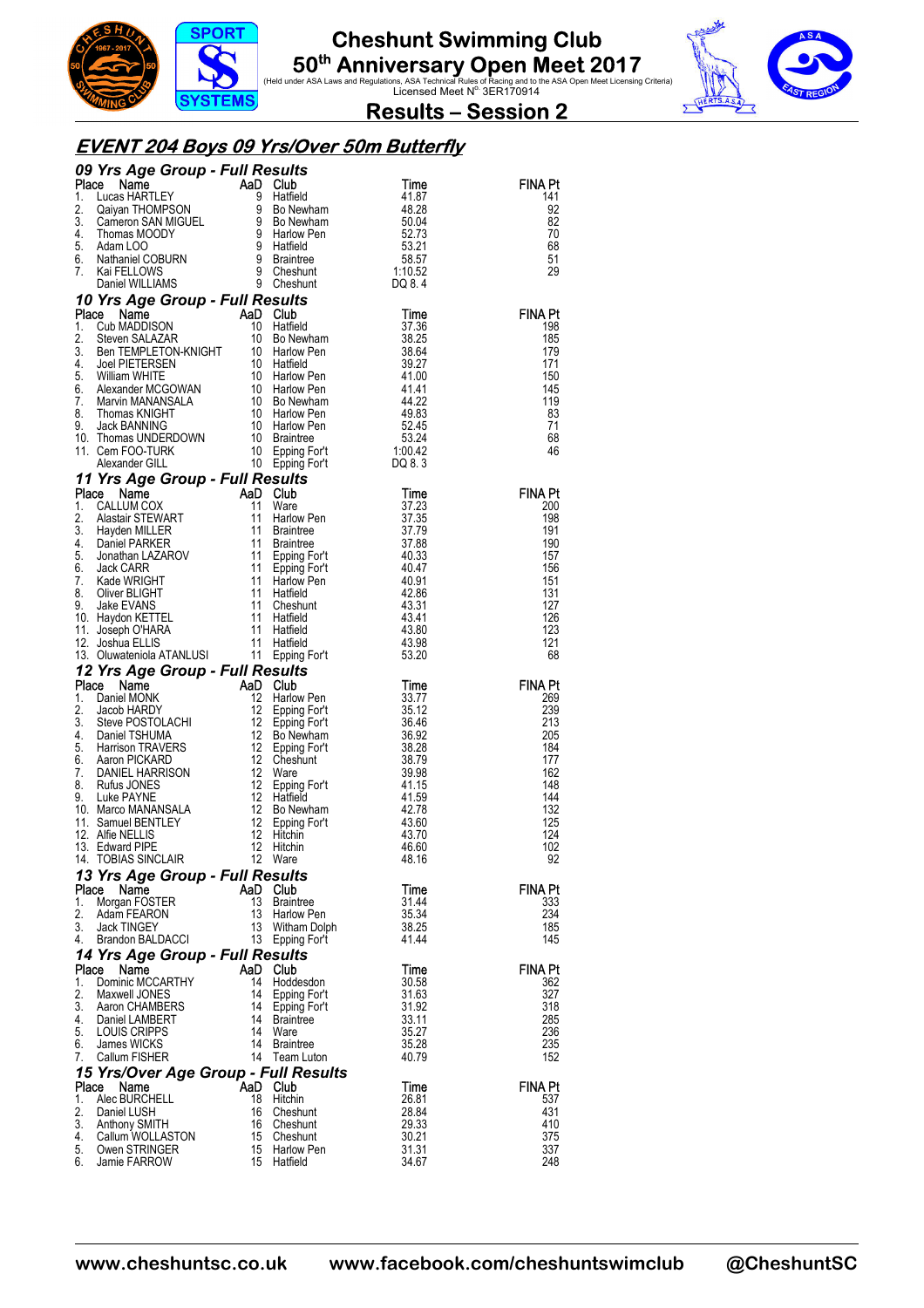





#### **EVENT 205 Girls 09 Yrs/Over 100m Backstroke**

|              | 09 Yrs Age Group - Full Results                       |          |                              |                    |                |                |
|--------------|-------------------------------------------------------|----------|------------------------------|--------------------|----------------|----------------|
| Place        | Name                                                  |          | AaD Club                     | Time               | <b>FINA Pt</b> | 50             |
| 1.<br>2.     | Rebecca WRIGHT                                        | 9        | Epping For't                 | 1:36.59            | 184            | 45.30          |
| 3.           | Oluwapelumi SALU<br>Charlotte BRAKENBURY              | 9<br>9   | Epping For't<br>Hitchin      | 1:37.35<br>1:43.15 | 180<br>151     | 48.23<br>50.12 |
| 4.           | Francesca BAKER                                       |          | 9 Braintree                  | 1:51.74            | 119            | 55.18          |
| 5.           | Nicole VECERE                                         |          | 9 Cheshunt                   | 1:55.63            | 107            |                |
|              | 10 Yrs Age Group - Full Results                       |          |                              |                    |                |                |
| Place        | Name                                                  |          | AaD Club                     | Time               | <b>FINA Pt</b> | 50             |
| 1.           | Isabella YEABSLEY                                     |          | 10 Hatfield                  | 1:26.07            | 261            | 41.95          |
| 2.<br>3.     | <b>Emily PICKARD</b><br>Molly HAGAN                   | 10<br>10 | Cheshunt<br>Hoddesdon        | 1:29.96<br>1:32.84 | 228<br>208     | 44.96<br>45.17 |
| 4.           | Lottie DOBLE                                          |          | 10 Harlow Pen                | 1:32.88            | 207            | 46.37          |
| 5.           | Grace BOROUGHS                                        |          | 10 Braintree                 | 1:39.88            | 167            | 48.86          |
| 6.           | Lucy BYFORD                                           |          | 10 Witham Dolph              | 1:40.67            | 163            | 48.39          |
| 7.           | Jayla MIREMBE                                         |          | 10 Bo Newham                 | 1:43.57            | 150            |                |
| 8.<br>9.     | Olivia PERRIN<br>Aoife BROOKS                         | 10<br>10 | Harlow Pen<br>Team Luton     | 1:57.56<br>2:04.54 | 102<br>86      | 1:00.57        |
|              | Evie JAMIESON                                         |          | 10 Harlow Pen                | DQ 6.5             |                |                |
|              | 11 Yrs Age Group - Full Results                       |          |                              |                    |                |                |
| Place        | Name                                                  | AaD.     | <b>Club</b>                  | Time               | <b>FINA Pt</b> | 50             |
| 1.           | Sophie CHEN                                           | 11       | Hatfield                     | 1:19.27            | 334            | 38.85          |
| 2.           | Lily BOTT                                             |          | 11 Braintree                 | 1:20.73            | 316            | 39.29          |
| 3.<br>4.     | Anastasia WILKINSON<br><b>Bella PARKUS</b>            | 11       | 11 Hatfield<br>Hoddesdon     | 1:21.43<br>1:21.93 | 308<br>303     | 39.80<br>39.86 |
| 5.           | <b>Holly MORGAN</b>                                   |          | 11 Hoddesdon                 | 1:22.81            | 293            | 41.74          |
| 6.           | Maisie MUFFETT                                        |          | 11 Epping For't              | 1:29.20            | 234            | 43.79          |
| 7.           | Lucie BUSFIELD-PAYNE                                  | 11       | Epping For't                 | 1:34.47            | 197            | 44.48          |
| 8.           | Zara FALLON                                           | 11       | Team Luton                   | 1:39.32            | 170            | 49.08          |
| 9.           | Lucy KEENS<br>10. Calla HOWARD                        | 11<br>11 | Hoddesdon<br>Team Luton      | 1:40.83<br>1:44.15 | 162<br>147     | 47.94<br>49.66 |
|              | <b>Emily CAIRNCROSS</b>                               |          | 11 Hitchin                   | DQ 6.5             |                |                |
|              | 12 Yrs Age Group - Full Results                       |          |                              |                    |                |                |
| Place        | Name                                                  |          | AaD Club                     | Time               | <b>FINA Pt</b> | 50             |
| 1.           | Nancy NEAVE                                           | 12       | <b>Braintree</b>             | 1:16.83            | 367            | 36.97          |
| 2.           | Pamian TARIGHAT                                       | 12       | Epping For't                 | 1:19.62            | 330            | 39.08          |
| 3.<br>4.     | Antonia JUBB<br>Martha BRODERICK                      |          | 12 Hatfield<br>12 Harlow Pen | 1:22.26<br>1:23.42 | 299<br>287     | 40.13<br>39.02 |
| 5.           | Olivia MATFIELD                                       |          | 12 Hitchin                   | 1:24.19            | 279            | 40.99          |
| 6.           | Grace MASSINGHAM-LAMPR                                |          | 12 Harlow Pen                | 1:24.73            | 273            | 40.92          |
| 7.           | Kya ANDREOU                                           |          | 12 Harlow Pen                | 1:25.28            | 268            | 41.69          |
| 8.           | Francesca VANN                                        |          | 12 Harlow Pen                | 1:26.32            | 259            | 41.60          |
| 9.           | Laura STEPHENS<br>10. Laney LAWS-RANDALL              |          | 12 Hatfield<br>12 Hitchin    | 1:26.95<br>1:29.08 | 253<br>235     | 41.80<br>42.93 |
|              | 11. Zuleikha MASSOUD                                  |          | 12 Bo Newham                 | 1:29.30            | 234            | 42.54          |
|              | 12. Tilly NELSON                                      |          | 12 Epping For't              | 1:29.59            | 231            | 43.17          |
|              | 13. ZOE VAN MAANENBERG                                | 12       | Ware                         | 1:33.28            | 205            | 44.67          |
|              | Annabel CARR                                          |          | 12 Epping For't              | DQ 6.5             |                |                |
| <b>Place</b> | 13 Yrs Age Group - Full Results<br>Name               |          | AaD Club                     | Time               | <b>FINA Pt</b> | 50             |
| 1.           | Freya HENSHALL                                        | 13       | Harlow Pen                   | 1:18.00            | 351            | 37.65          |
| 2.           | <b>Kitty JARVIS</b>                                   | 13       | Harlow Pen                   | 1:18.51            | 344            | 38.05          |
| 3.           | Lucy KING                                             | 13       | Hitchin                      | 1:19.96            | 325            | 38.46          |
| 4.           | Jasmine WOOD                                          | 13       | Witham Dolph                 | 1:21.58            | 306            | 38.83          |
| 5.<br>6.     | Matilda TURNER<br>Christina DURBIN                    | 13<br>13 | Hitchin<br>Hatfield          | 1:24.95<br>1:27.85 | 271<br>245     | 42.72<br>43.22 |
| 7.           | Madeleine BUSFIELD-PAY                                | 13       | Epping For't                 | 1:28.21            | 242            | 42.82          |
| 8.           | Olivia MOREY                                          |          | 13 Cheshunt                  | 1:29.05            | 235            | 43.62          |
| 9.           | Shauna PITCHER                                        |          | 13 Harlow Pen                | 1:36.47            | 185            | 43.99          |
|              | 14 Yrs Age Group - Full Results                       |          |                              |                    |                |                |
|              | Place Name                                            |          | AaD Club                     | Time               | <b>FINA Pt</b> | 50             |
| 1.           | Scarlet WATSON                                        |          | 14 Epping For't              | 1:21.97            | 302            | 39.75          |
|              | 15 Yrs/Over Age Group - Full Results<br>Name<br>Place |          | AaD Club                     | Time               | FINA Pt        | 50             |
| 1.           | Alice NELSON                                          |          | 15 Epping For't              | 1:19.42            | 332            | 38.35          |
| 2.           | Ashleigh JOLLEY                                       |          | 15 Harlow Pen                | 1:20.84            | 315            | 38.83          |
| 3.           | KATIE EGERTON                                         |          | 15 Ware                      | 1:22.76            | 293            | 39.76          |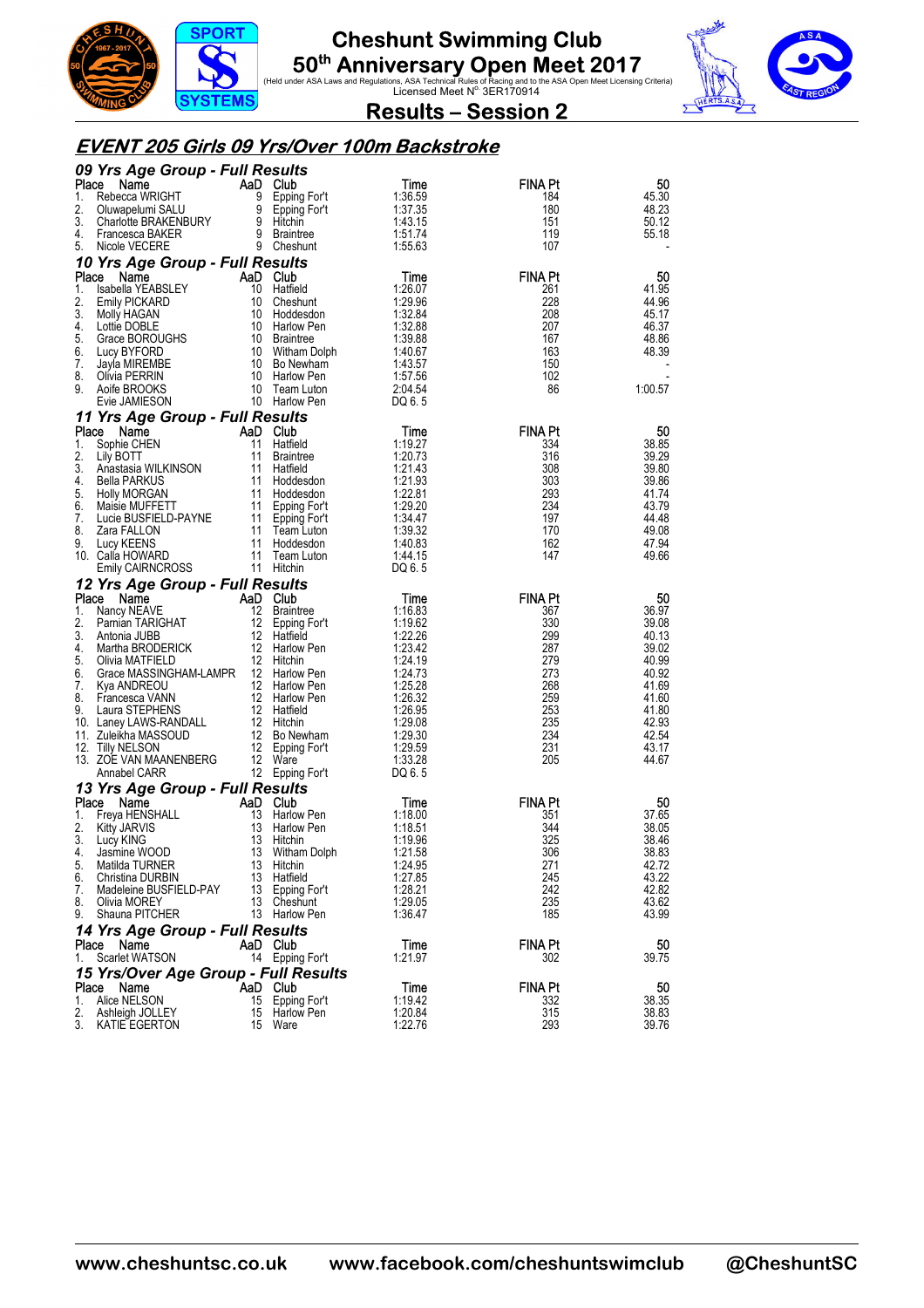



 $\overline{\mathbf{v}}$ 

**Results – Session 2** 

### **EVENT 206 Boys 09 Yrs/Over 100m Backstroke**

|          | 09 Yrs Age Group - Full Results            |          |                                |                    |                |                |
|----------|--------------------------------------------|----------|--------------------------------|--------------------|----------------|----------------|
| Place    | Name                                       |          | AaD Club                       | Time               | <b>FINA Pt</b> | 50             |
| 1.       | Romao CONDE                                | 9        | Bo Newham                      | 1:36.19            | 131            | 47.52          |
| 2.       | Adam LOO                                   | 9        | Hatfield                       | 1:41.27            | 112            | 49.49          |
|          | 10 Yrs Age Group - Full Results            |          |                                |                    |                |                |
| Place    | Name<br>Ben TEMPLETON-KNIGHT               |          | AaD Club                       | Time               | <b>FINA Pt</b> | 50<br>42.03    |
| 1.<br>2. | Cub MADDISON                               | 10       | Harlow Pen<br>10 Hatfield      | 1:25.29<br>1:25.51 | 188<br>187     | 42.39          |
| 3.       | Mathew ENEVER                              |          | 10 Hatfield                    | 1:28.96            | 166            | 43.23          |
| 4.       | Marvin MANANSALA                           |          | 10 Bo Newham                   | 1:29.37            | 164            | 43.08          |
| 5.       | Rochan BROWN                               |          | 10 Hatfield                    | 1:31.55            | 152            | 45.70          |
| 6.       | <b>Joel PIETERSEN</b>                      |          | 10 Hatfield                    | 1:32.73            | 146            | 45.25          |
| 7.       | Lewis WARD                                 | 10       | Team Luton                     | 1:39.56            | 118            | 48.45          |
| 8.       | Alexander GILL                             |          | 10 Epping For't                | 1:41.99            | 110            | 49.68          |
| 9.       | Hayden THORNHILL                           |          | 10 Hoddesdon                   | 1:46.27            | 97             | 53.46          |
|          | 10. Oliver HUTCHINSON<br>Joshua HUTCHINSON |          | 10 Harlow Pen<br>10 Harlow Pen | 1:49.39<br>DQ 6.5  | 89             | 53.30          |
|          |                                            |          |                                |                    |                |                |
| Place    | 11 Yrs Age Group - Full Results            |          | AaD Club                       |                    | <b>FINA Pt</b> | 50             |
| 1.       | Name<br>Max ARNOLD                         | 11       | Harlow Pen                     | Time<br>1:20.55    | 224            | 39.54          |
| 2.       | Hayden MILLER                              | 11       | <b>Braintree</b>               | 1:21.09            | 219            | 39.54          |
| 3.       | Alastair STEWART                           | 11       | Harlow Pen                     | 1:24.40            | 194            | 41.27          |
| 4.       | Kade WRIGHT                                | 11       | Harlow Pen                     | 1:26.10            | 183            | 42.37          |
| 5.       | Harry PASQUARIELLO                         |          | 11 Harlow Pen                  | 1:27.09            | 177            | 42.78          |
| 6.       | Jack CARR                                  | 11       | Epping For't                   | 1:27.83            | 172            | 42.40          |
| 7.       | CALLUM COX                                 | 11       | Ware                           | 1:29.23            | 164            | 43.04          |
| 8.<br>9. | Jonathan LAZAROV                           | 11       | Epping For't                   | 1:29.39            | 163<br>159     | 43.49<br>44.59 |
|          | Jake WILLIAMSON<br>10. Maximilian COLTMAN  |          | 11 Hatfield<br>11 Cheshunt     | 1:30.29<br>1:32.54 | 147            | 43.65          |
|          | 11. Ethan RYAN                             |          | 11 Harlow Pen                  | 1:33.18            | 144            | 45.77          |
|          | 12. Ryan SHAW                              |          | 11 Witham Dolph                | 1:34.74            | 137            | 46.31          |
|          | 13. Haydon KETTEL                          |          | 11 Hatfield                    | 1:34.79            | 137            | 46.04          |
|          | 14. Oluwateniola ATANLUSI                  | 11       | Epping For't                   | 1:38.57            | 122            | 46.30          |
|          | 15. TOMMY LIDDIARD                         | 11       | Ware                           | 1:39.03            | 120            | 47.74          |
|          | <b>HARRISON EGERTON</b>                    |          | 11 Ware                        | DQ 6.5             |                |                |
|          | 12 Yrs Age Group - Full Results            |          |                                |                    |                |                |
| Place    | Name                                       |          | AaD Club                       | Time               | <b>FINA Pt</b> | 50             |
| 1.<br>2. | <b>Tyler JACKSON</b><br>Daniel MONK        | 12       | Harlow Pen<br>12 Harlow Pen    | 1:13.75<br>1:16.47 | 291<br>261     | 35.24<br>37.34 |
| 3.       | Jacob HARDY                                |          | 12 Epping For't                | 1:18.55            | 241            | 38.59          |
| 4.       | Harrison TRAVERS                           | 12       | Epping For't                   | 1:22.49            | 208            | 39.37          |
| 5.       | <b>Edward PIPE</b>                         | 12       | Hitchin                        | 1:30.99            | 155            | 44.49          |
| 6.       | Joseph ENGLISH                             |          | 12 Hitchin                     | 1:35.99            | 132            | 46.48          |
| 7.       | Oliver COTTEE                              |          | 12 Witham Dolph                | 1.44.07            | 103            | 51.54          |
|          | 13 Yrs Age Group - Full Results            |          |                                |                    |                |                |
| Place    | Name                                       |          | AaD Club                       | Time               | <b>FINA Pt</b> | 50             |
| 1.<br>2. | Taylor COE                                 | 13<br>13 | Cheshunt                       | 1:15.30<br>1:15.84 | 274<br>268     | 36.34<br>37.01 |
| 3.       | Ewan HATHAWAY<br>AIDAN JONES               | 13       | Epping For't<br>Ware           | 1:26.12            | 183            | 41.59          |
| 4.       | Jack PYM                                   | 13       | Cheshunt                       | 1:32.05            | 150            | 45.48          |
| 5.       | Alex SMITH                                 |          | 13 Cheshunt                    | 1:36.59            | 129            | 44.99          |
| 6.       | Daniel NOUROOZPOUR                         |          | 13 Hoddesdon                   | 1:36.60            | 129            | 46.93          |
|          | 14 Yrs Age Group - Full Results            |          |                                |                    |                |                |
| Place    | Name                                       |          | AaD Club                       | Time               | <b>FINA Pt</b> | 50             |
| 1.       | <b>LOUIS CRIPPS</b>                        |          | 14 Ware                        | 1:18.10            | 245            | 38.79          |
|          | James WICKS                                |          | 14 Braintree                   | DQ 6.5             |                |                |
|          | 15 Yrs/Over Age Group - Full Results       |          |                                |                    |                |                |
| Place    | Name                                       |          | AaD Club                       | Time               | FINA Pt        | 50             |
| 1.<br>2. | Daniel HATHAWAY                            | 15       | Epping For't                   | 1:06.51            | 397<br>264     | 31.88          |
| 3.       | Jamie FARROW<br>Benjamin WILLIAMSON        | 15       | Hatfield<br>15 Hatfield        | 1:16.25<br>1:16.58 | 260            | 37.76<br>37.50 |
|          |                                            |          |                                |                    |                |                |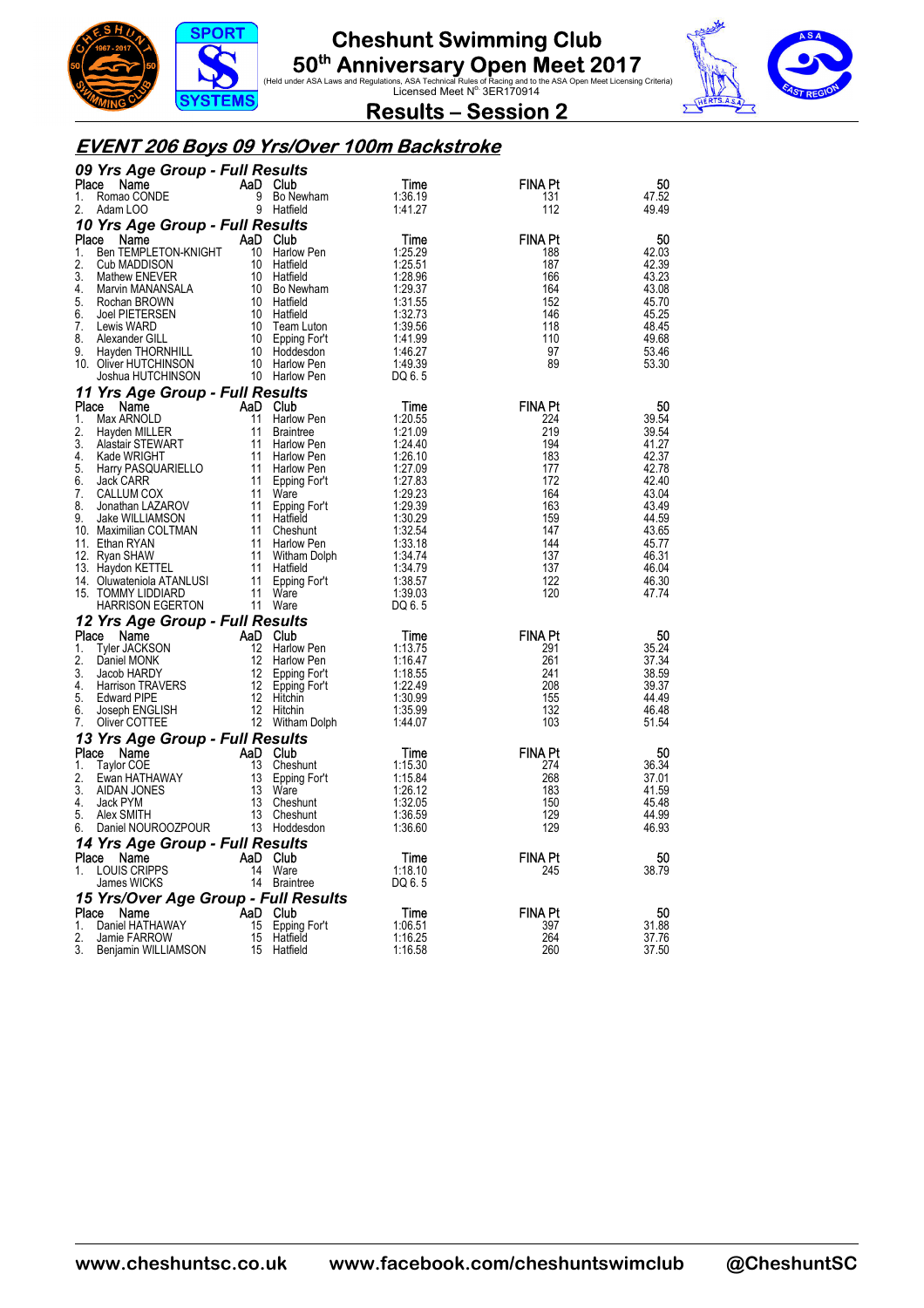





**Results – Session 2** 

#### **EVENT 207 Girls 09 Yrs/Over 50m Breaststroke**

|             |                                                                                                                                                                                                                                                                           |                         |                                                                  |                | <b>FINA Pt</b><br>175 |
|-------------|---------------------------------------------------------------------------------------------------------------------------------------------------------------------------------------------------------------------------------------------------------------------------|-------------------------|------------------------------------------------------------------|----------------|-----------------------|
|             |                                                                                                                                                                                                                                                                           |                         |                                                                  |                | 170                   |
|             |                                                                                                                                                                                                                                                                           |                         |                                                                  |                | 166                   |
|             |                                                                                                                                                                                                                                                                           |                         |                                                                  |                | 163<br>160            |
|             |                                                                                                                                                                                                                                                                           |                         |                                                                  |                | 145                   |
|             |                                                                                                                                                                                                                                                                           |                         |                                                                  |                | 145                   |
|             |                                                                                                                                                                                                                                                                           |                         |                                                                  |                | 141<br>139            |
|             |                                                                                                                                                                                                                                                                           |                         |                                                                  |                | 125                   |
|             |                                                                                                                                                                                                                                                                           |                         |                                                                  |                | 123                   |
|             |                                                                                                                                                                                                                                                                           |                         |                                                                  |                | 122<br>114            |
|             |                                                                                                                                                                                                                                                                           |                         |                                                                  |                | 81                    |
|             |                                                                                                                                                                                                                                                                           |                         |                                                                  |                | 75                    |
|             |                                                                                                                                                                                                                                                                           |                         |                                                                  |                |                       |
|             | <b>COMPARENT CONSUMPLE SERVITS</b><br>1. Aine DUNIVOODIE and Lution<br>1. Aine DUNIVOODIE 9 Team Lution<br>2. Jessica DRURY 9 Hichin 51.43<br>2. Jessica DRURY 9 Hichin 51.95<br>4. Kallie JACKSON 9 Harlow Pen<br>52.39<br>4. Kallie GREATBATCH                          |                         |                                                                  |                |                       |
|             |                                                                                                                                                                                                                                                                           |                         |                                                                  |                | <b>FINA Pt</b>        |
|             |                                                                                                                                                                                                                                                                           |                         |                                                                  |                | 264                   |
|             |                                                                                                                                                                                                                                                                           |                         |                                                                  |                | 252                   |
|             |                                                                                                                                                                                                                                                                           |                         |                                                                  |                | 224<br>218            |
|             |                                                                                                                                                                                                                                                                           |                         |                                                                  |                | 199                   |
|             |                                                                                                                                                                                                                                                                           |                         |                                                                  |                | 197                   |
|             |                                                                                                                                                                                                                                                                           |                         |                                                                  |                | 197<br>186            |
|             |                                                                                                                                                                                                                                                                           |                         |                                                                  |                | 175                   |
|             |                                                                                                                                                                                                                                                                           |                         |                                                                  |                | 175                   |
|             |                                                                                                                                                                                                                                                                           |                         |                                                                  |                | 171<br>162            |
|             |                                                                                                                                                                                                                                                                           |                         |                                                                  |                | 162                   |
|             |                                                                                                                                                                                                                                                                           |                         |                                                                  |                | 149                   |
|             |                                                                                                                                                                                                                                                                           |                         |                                                                  |                | 149<br>115            |
|             |                                                                                                                                                                                                                                                                           |                         |                                                                  |                | 109                   |
|             |                                                                                                                                                                                                                                                                           |                         |                                                                  |                | 104                   |
|             |                                                                                                                                                                                                                                                                           |                         |                                                                  |                | 102<br>102            |
|             |                                                                                                                                                                                                                                                                           |                         |                                                                  |                | 87                    |
|             |                                                                                                                                                                                                                                                                           |                         |                                                                  |                |                       |
|             |                                                                                                                                                                                                                                                                           |                         |                                                                  |                | 80                    |
|             |                                                                                                                                                                                                                                                                           |                         |                                                                  |                |                       |
|             | 11 Yrs Age Group - Full Results                                                                                                                                                                                                                                           |                         |                                                                  |                |                       |
| Place<br>1. | Lilly-Mae KILBEY<br><b>10 Yrs Age Group - Full Results</b><br><b>10 Yrs Age Group - Full Results</b><br>1. Isabella YEABSLEY<br>10 Haffield<br>1. Isabella YEABSLEY<br>10 Haffield<br>10 Haffield<br>4.36<br>2. Molly HAGAN<br>10 Haffield<br>6. Elia TURNER<br>          |                         |                                                                  | Time           | <b>FINA Pt</b><br>312 |
| 2.          |                                                                                                                                                                                                                                                                           |                         | Hatfield<br>Hatfield                                             | 42.44<br>42.97 | 301                   |
| 3.          |                                                                                                                                                                                                                                                                           |                         |                                                                  | 43.54          | 289                   |
| 4.          |                                                                                                                                                                                                                                                                           |                         |                                                                  | 44.19          | 276                   |
| 5.<br>6.    |                                                                                                                                                                                                                                                                           |                         | Fraintree<br>Braintree<br>Hatfield<br>Hitchin<br>Hitchin         | 44.21<br>45.11 | 276<br>260            |
| 7.          |                                                                                                                                                                                                                                                                           |                         |                                                                  | 45.84          | 247                   |
| 8.          |                                                                                                                                                                                                                                                                           |                         |                                                                  | 46.20          | 242                   |
| 9.          | <b>FIS Age Group - Full Result.</b><br>Ce Names AaD Club<br>Anastasia WILKINSON 11 Haffie<br>Sophie CHEN 11 Braint<br>Faith KERN 11 Braint<br>Faith KERN 11 Braint<br>Emily CAIRNCROSS 11 Hitchi<br>Sophie CLERKIN 11 Braint<br>Lama MORGAN 11 Eppi<br>10. Maisie MUFFETT | 11                      | Hitchin<br>Braintree<br>Epping For't<br>Cheshunt<br>Epping For't | 46.45<br>47.77 | 238<br>219            |
|             | 11. Isabel SHORT                                                                                                                                                                                                                                                          | 11                      | Hoddesdon                                                        | 48.66          | 207                   |
|             | 12. Lucie BUSFIELD-PAYNE                                                                                                                                                                                                                                                  | 11                      | Epping For't                                                     | 50.07          | 190                   |
|             | 13. Vera USHAKOV<br>14. Imola JOZSA                                                                                                                                                                                                                                       | 11<br>11                | Hatfield<br>Hatfield                                             | 50.24<br>50.51 | 188<br>185            |
|             | 15. Isabel HINKS                                                                                                                                                                                                                                                          | 11                      | Hoddesdon                                                        | 51.53          | 174                   |
|             | 16. Lilly NELLIS                                                                                                                                                                                                                                                          | 11                      | Hitchin                                                          | 52.91          | 161                   |
|             | 17. Indya BOWMAKER<br>18. Ishara HETTIARACHCHI                                                                                                                                                                                                                            | 11<br>11                | Cheshunt<br>Hoddesdon                                            | 53.10<br>53.53 | 159<br>155            |
|             | 19. Zara FALLON                                                                                                                                                                                                                                                           | 11                      | Team Luton                                                       | 54.88          | 144                   |
|             | 20. Calla HOWARD                                                                                                                                                                                                                                                          | 11                      | Team Luton                                                       | 55.08          | 142                   |
|             | 21. Katie BURGESS<br>22. Ashlee WILLETT                                                                                                                                                                                                                                   | 11<br>11                | Cheshunt<br>Cheshunt                                             | 59.06<br>59.45 | 115<br>113            |
|             | 23. Alexdrina ROBERTS                                                                                                                                                                                                                                                     | 11                      | Harlow Pen                                                       | 1:00.71        | 106                   |
|             | Alessia FIORENTINI                                                                                                                                                                                                                                                        | 11                      | Hoddesdon                                                        | DQ 4.4         |                       |
|             | 12 Yrs Age Group - Full Results                                                                                                                                                                                                                                           |                         |                                                                  |                |                       |
| Place<br>1. | Name<br>Jasmine BRAKENBURY                                                                                                                                                                                                                                                | 12                      | AaD Club<br>Hitchin                                              | Time<br>41.77  | <b>FINA Pt</b><br>327 |
| 2.          | Chloe CRAIG                                                                                                                                                                                                                                                               | 12                      | Team Luton                                                       | 41.79          | 327                   |
| 3.          | Olivia MATFIELD                                                                                                                                                                                                                                                           | 12                      | Hitchin                                                          | 45.40          | 255                   |
| 4.<br>5.    | Natasha DAWSON<br>Grace MASSINGHAM-LAMPR                                                                                                                                                                                                                                  | $12 \overline{ }$<br>12 | Epping For't<br>Harlow Pen                                       | 45.87<br>46.05 | 247<br>244            |
| 6.          | Kya ANDREOU                                                                                                                                                                                                                                                               | 12                      | Harlow Pen                                                       | 46.46          | 238                   |
| 7.          | Amelie HARRIS                                                                                                                                                                                                                                                             | $12 \overline{ }$       | Harlow Pen                                                       | 46.47          | 238                   |
| 8.<br>9.    | Francesca VANN<br>Laney LAWS-RANDALL                                                                                                                                                                                                                                      | 12<br>12                | Harlow Pen<br>Hitchin                                            | 46.64<br>47.79 | 235<br>218            |
|             | 10. Evie BROWN                                                                                                                                                                                                                                                            | $12 \overline{ }$       | Cheshunt                                                         | 47.95          | 216                   |
|             | 11. Emilia DOBLE<br>12. Mollie BROWN                                                                                                                                                                                                                                      | 12<br>12                | Harlow Pen<br>Witham Dolph                                       | 48.04<br>48.07 | 215<br>215            |

**www.cheshuntsc.co.uk www.facebook.com/cheshuntswimclub @CheshuntSC**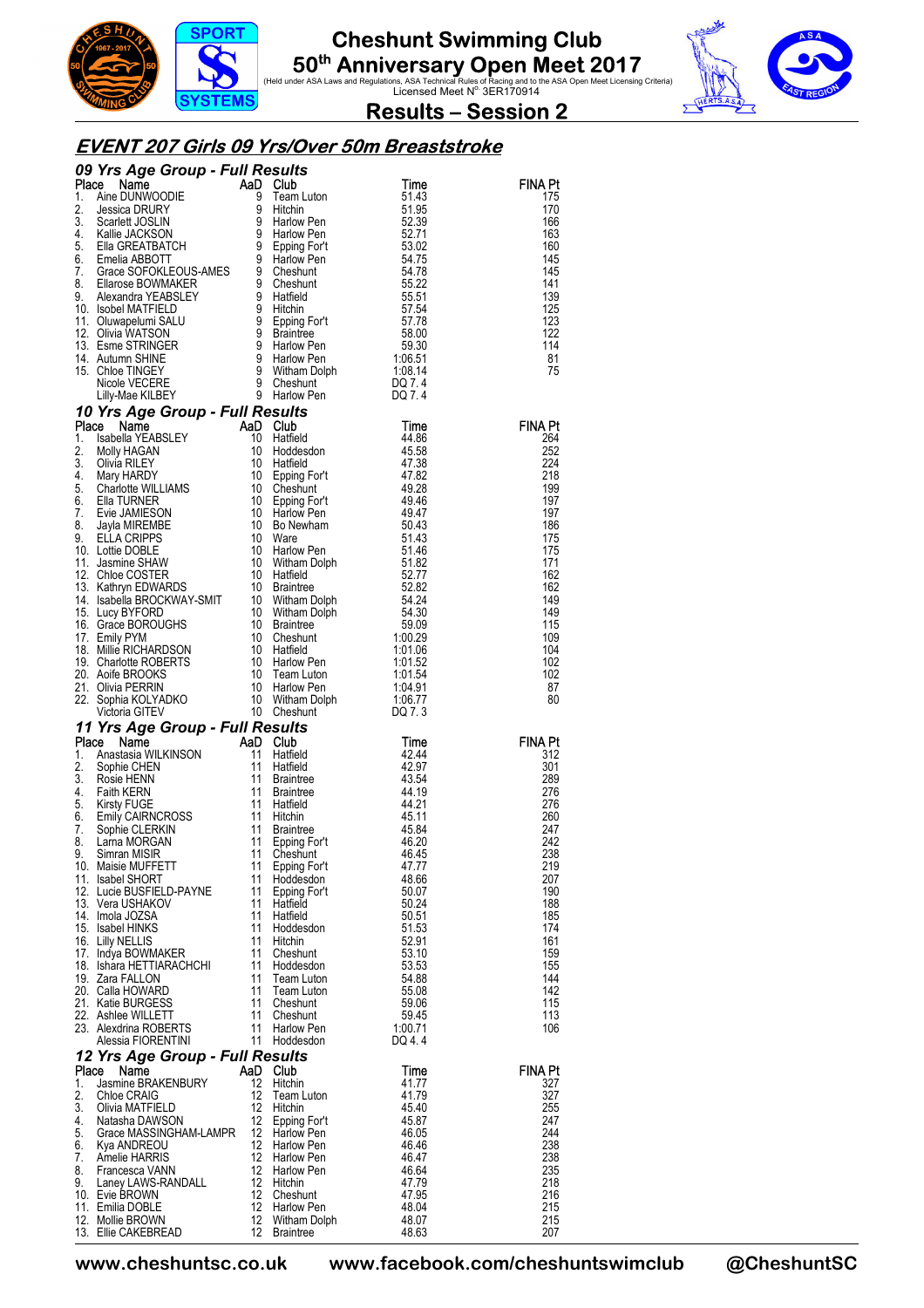





|    | ,,,,,,,,,                                                                                                                                                                                                                                                       |    |                                                                        |        | <u> Results – Session 2 </u> |
|----|-----------------------------------------------------------------------------------------------------------------------------------------------------------------------------------------------------------------------------------------------------------------|----|------------------------------------------------------------------------|--------|------------------------------|
|    | 14. Isabella HAMMOND<br>12. Hitchin 148.65<br>15. Emilia GITEV 12. Cheshunt<br>16. Martha BRODERICK 12. Harlow Pen 149.30<br>17. Charlotte CLARK 12. Hitchin 149.84<br>18. Autumn FISHER 12. Hitchin 52.32<br>20. ZOE VAN MAANENBERG 12. W                      |    |                                                                        |        | 207                          |
|    |                                                                                                                                                                                                                                                                 |    |                                                                        |        | 200                          |
|    |                                                                                                                                                                                                                                                                 |    |                                                                        |        | 199                          |
|    |                                                                                                                                                                                                                                                                 |    |                                                                        |        | 192                          |
|    |                                                                                                                                                                                                                                                                 |    |                                                                        |        | 179                          |
|    |                                                                                                                                                                                                                                                                 |    |                                                                        |        | 166<br>160                   |
|    |                                                                                                                                                                                                                                                                 |    |                                                                        |        | 128                          |
|    |                                                                                                                                                                                                                                                                 |    |                                                                        |        | 105                          |
|    | 13 Yrs Age Group - Full Results                                                                                                                                                                                                                                 |    |                                                                        |        |                              |
|    | <b>13 Yrs Age Group - Full Results<br/> Place Name<br/> 2. Kitty JARVIS 13 Hitchin 39.28<br/> 2. Kitty JARVIS 13 Harlow Pen<br/> 3. Jasmine WOOD 13 Witham Dolph 40.37<br/> 4. Georgie PARK 13 Epping Fort 41.91<br/> 6. Sophie GEORGIOU 13 Hatfield<br/> 7</b> |    |                                                                        |        | <b>FINA Pt</b>               |
|    |                                                                                                                                                                                                                                                                 |    |                                                                        |        | 394                          |
|    |                                                                                                                                                                                                                                                                 |    |                                                                        |        | 366                          |
|    |                                                                                                                                                                                                                                                                 |    |                                                                        |        | 363                          |
|    |                                                                                                                                                                                                                                                                 |    |                                                                        |        | 324                          |
|    |                                                                                                                                                                                                                                                                 |    |                                                                        |        | 313                          |
|    |                                                                                                                                                                                                                                                                 |    |                                                                        |        | 304                          |
|    |                                                                                                                                                                                                                                                                 |    |                                                                        |        | 300                          |
|    |                                                                                                                                                                                                                                                                 |    |                                                                        |        | 278                          |
|    |                                                                                                                                                                                                                                                                 |    |                                                                        |        | 232<br>217                   |
|    |                                                                                                                                                                                                                                                                 |    |                                                                        |        | 209                          |
|    |                                                                                                                                                                                                                                                                 |    |                                                                        |        | 209                          |
|    |                                                                                                                                                                                                                                                                 |    |                                                                        |        | 190                          |
|    |                                                                                                                                                                                                                                                                 |    |                                                                        |        | 182                          |
|    | 14 Yrs Age Group - Full Results                                                                                                                                                                                                                                 |    | <b>SCULTS<br/> Club</b><br>Epping Fort<br>Hatfield<br>Braintree 40.519 |        |                              |
|    | Place<br><b>Principal City of AaD Club</b><br>Alexandra BIBBY<br>Aand Club<br>Alexandra BIBBY<br>Sara MAHMMUD 14 Haffield<br>Charlotte HOOKS 14 Braintree<br>Lauren BEARMAN 14 Hitchin<br>Cailin WALKER 14 Harlow Pen                                           |    |                                                                        |        | <b>FINA Pt</b>               |
| 1. |                                                                                                                                                                                                                                                                 |    |                                                                        |        | 422                          |
| 2. |                                                                                                                                                                                                                                                                 |    |                                                                        |        | 387                          |
| 3. |                                                                                                                                                                                                                                                                 |    |                                                                        |        | 357                          |
| 4. |                                                                                                                                                                                                                                                                 |    |                                                                        | 46.18  | 242                          |
|    |                                                                                                                                                                                                                                                                 |    |                                                                        | DQ 4.4 |                              |
|    | <b>15 Yrs/Over Age Group - Full Results<br/> Place Name AaD Club<br/> 1. Ellie NELLIS 17 Hitchin 199.27<br/> 2. Courtney BURKE 15 Cheshunt 39.66</b>                                                                                                            |    |                                                                        |        | <b>FINA Pt</b>               |
|    |                                                                                                                                                                                                                                                                 |    |                                                                        |        | 394                          |
|    | Ce Name Han Club<br>Ellie NELLIS 17 Hitchin<br>Courtney BURKE 15 Cheshunt<br>Holpy SUMMERS 15 Cheshunt<br>KATIF FCEPTON 15 Braintree                                                                                                                            |    |                                                                        |        | 382                          |
| 3. |                                                                                                                                                                                                                                                                 |    |                                                                        | 39.92  | 375                          |
| 4. |                                                                                                                                                                                                                                                                 |    |                                                                        | 42.74  | 305                          |
| 5. | KATIÉ EGERTON<br>Amy ASH                                                                                                                                                                                                                                        | 15 |                                                                        | 43.10  | 298                          |
| 6. | Amy ASH                                                                                                                                                                                                                                                         | 15 | Ware<br>Epping For't                                                   | 45.64  | 251                          |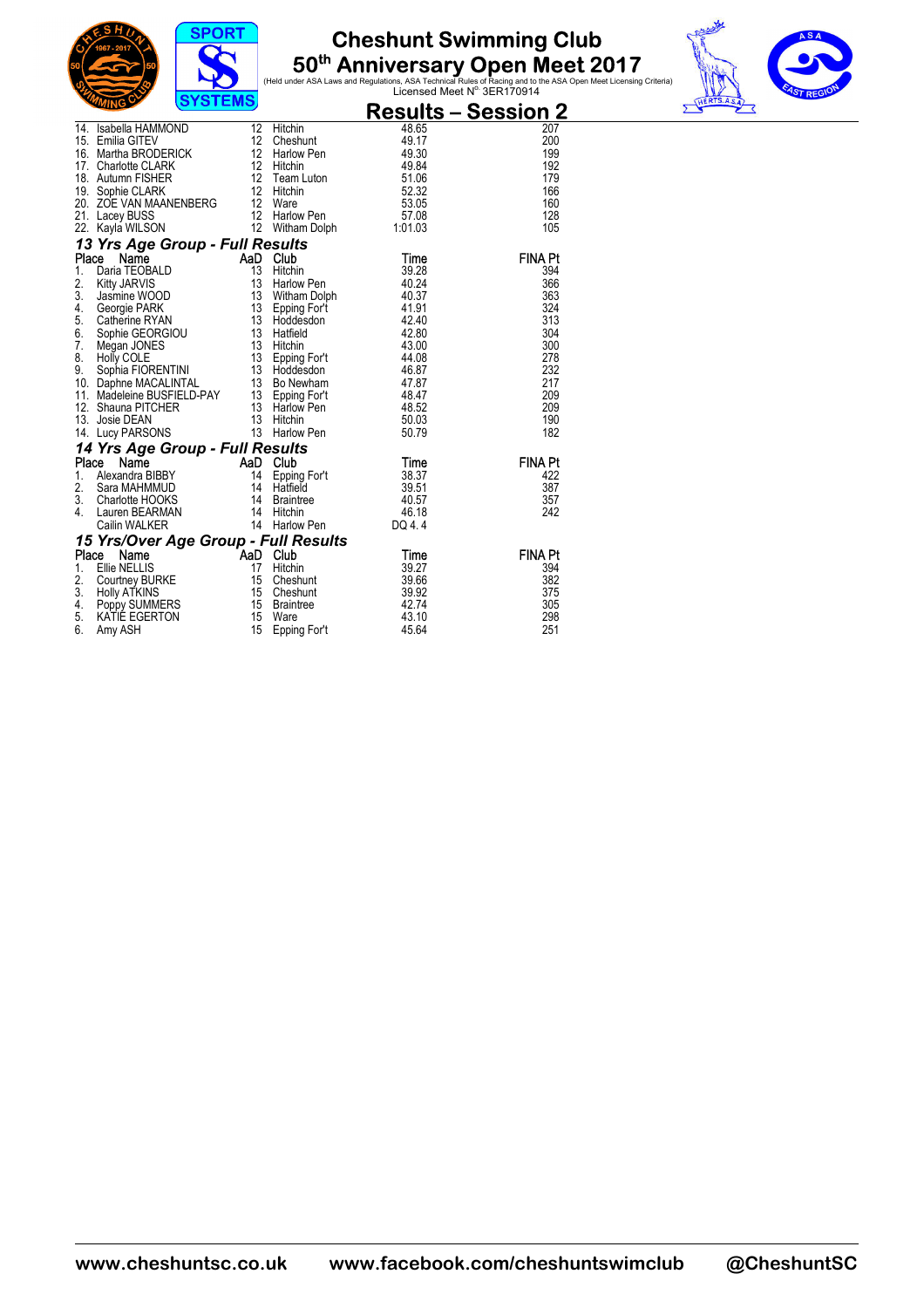



 $\overline{\mathbf{v}}$ 

**Results – Session 2** 

#### **EVENT 208 Boys 09 Yrs/Over 50m Breaststroke**

|             | 09 Yrs Age Group - Full Results                                                                                                                                                                                                                                                           |           |                                                      |                                    |                       |
|-------------|-------------------------------------------------------------------------------------------------------------------------------------------------------------------------------------------------------------------------------------------------------------------------------------------|-----------|------------------------------------------------------|------------------------------------|-----------------------|
|             |                                                                                                                                                                                                                                                                                           |           |                                                      | Time<br>46.89                      | FINA Pt<br>156        |
|             |                                                                                                                                                                                                                                                                                           |           |                                                      | 47.21                              | 152                   |
|             |                                                                                                                                                                                                                                                                                           |           |                                                      | 49.29                              | 134                   |
|             |                                                                                                                                                                                                                                                                                           |           |                                                      | 52.03                              | 114                   |
|             |                                                                                                                                                                                                                                                                                           |           |                                                      | 52.36<br>54.84                     | 112<br>97             |
|             |                                                                                                                                                                                                                                                                                           |           |                                                      |                                    | 97                    |
|             |                                                                                                                                                                                                                                                                                           |           |                                                      | דס<br>58.00<br>10                  | 82                    |
|             |                                                                                                                                                                                                                                                                                           |           |                                                      | $1.00.10$<br>$1.04.44$             | 74<br>60              |
|             |                                                                                                                                                                                                                                                                                           |           |                                                      | 1:08.84<br>DO 4.4                  | 49                    |
|             |                                                                                                                                                                                                                                                                                           |           |                                                      | DQ 4.4                             |                       |
|             | <b>09 Yrs Age Group - Full Results<br/> Place Name AaD Club<br/> 1. Tarelle LANIYAN<br/> 1. Tarelle LANIYAN<br/> 2. Roman CONDE 9 Bo Newham<br/> 3. Adam LOO 9 Hatfield<br/> 4. Qaiyan THOMPSON 9 Bo Newham<br/> 5. Max HEADLEY 9 Braintree<br/> 6. Michael TEOB</b>                      |           |                                                      | DQ 7.4                             |                       |
|             | 10 Yrs Age Group - Full Results<br>10 Yrs Age Group - Full Results<br>Place Name<br>1. Cub MADDISON<br>10 Hatfield<br>2. James CRAIG<br>2. James CRAIG<br>10 Hatfield<br>3. Joel PIETRSEN<br>4. Alexander MCGOWAN<br>10 Hatfield<br>4. Alexander MCGOWAN<br>10 Braintree<br>6. Cem FOO-TU |           |                                                      |                                    |                       |
|             |                                                                                                                                                                                                                                                                                           |           |                                                      | Time<br>43.67                      | <b>FINA Pt</b><br>193 |
|             |                                                                                                                                                                                                                                                                                           |           |                                                      | 45.51                              | 170                   |
|             |                                                                                                                                                                                                                                                                                           |           |                                                      | 46.00                              | 165                   |
|             |                                                                                                                                                                                                                                                                                           |           |                                                      | 46.21                              | 163                   |
|             |                                                                                                                                                                                                                                                                                           |           |                                                      | 49.96<br>50.37                     | 129<br>125            |
|             |                                                                                                                                                                                                                                                                                           |           |                                                      | 51.15                              | 120                   |
|             |                                                                                                                                                                                                                                                                                           |           |                                                      | 51.66                              | 116                   |
|             |                                                                                                                                                                                                                                                                                           |           |                                                      | 51.75<br>52.18                     | 116<br>113            |
|             |                                                                                                                                                                                                                                                                                           |           |                                                      | 53.62                              | 104                   |
|             |                                                                                                                                                                                                                                                                                           |           |                                                      | 53.70                              | 103                   |
|             |                                                                                                                                                                                                                                                                                           |           |                                                      | 54.07                              | 101                   |
|             |                                                                                                                                                                                                                                                                                           |           |                                                      | 55.41<br>55.49                     | 94<br>94              |
|             |                                                                                                                                                                                                                                                                                           |           |                                                      |                                    | 94                    |
|             |                                                                                                                                                                                                                                                                                           |           | Harlow Pen<br>Epping For't<br>''eddesdon             |                                    | 93                    |
|             |                                                                                                                                                                                                                                                                                           |           |                                                      | 55.50<br>55.55<br>58.42<br>1:00.01 | 80                    |
|             |                                                                                                                                                                                                                                                                                           |           |                                                      | DQ 7.5                             | 74                    |
|             | Oliver HUTCHINSON<br>11 Yrs Age Group - Full Results<br>Place Name<br>2. Ethan RYAN<br>2. Ethan RYAN<br>3. Keir GIBSON<br>4. Max ARNOLD<br>5. HARRISON EGERTON<br>4. Max ARNOLD<br>5. HARRISON EGERTON<br>11 Harlow F<br>6. Oliver BLIGHT<br>7. Kade W                                    |           |                                                      |                                    |                       |
|             |                                                                                                                                                                                                                                                                                           |           |                                                      | Time                               | <b>FINA Pt</b>        |
|             |                                                                                                                                                                                                                                                                                           |           | Harlow Pen                                           | 44.17                              | 186                   |
|             |                                                                                                                                                                                                                                                                                           |           | Harlow Pen<br><b>Braintree</b>                       | 44.48<br>44.78                     | 182<br>179            |
|             |                                                                                                                                                                                                                                                                                           |           | Harlow Pen                                           | 44.91                              | 177                   |
|             |                                                                                                                                                                                                                                                                                           |           |                                                      | 45.16                              | 174                   |
|             |                                                                                                                                                                                                                                                                                           |           |                                                      | 46.01                              | 165                   |
|             |                                                                                                                                                                                                                                                                                           |           | Harlow Pen                                           | 46.42<br>47.75                     | 160<br>147            |
|             |                                                                                                                                                                                                                                                                                           |           | Epping For't                                         | 48.07                              | 144                   |
|             |                                                                                                                                                                                                                                                                                           |           |                                                      | 48.20                              | 143                   |
|             |                                                                                                                                                                                                                                                                                           |           |                                                      | 48.61                              | 140<br>136            |
|             |                                                                                                                                                                                                                                                                                           |           | Braintree                                            | 49.02<br>51.40                     | 118                   |
|             |                                                                                                                                                                                                                                                                                           |           |                                                      | 52.89                              | 108                   |
|             |                                                                                                                                                                                                                                                                                           |           | Witham Dolph<br>Epping For't<br>Hatfield<br>Hatfield | 54.45                              | 99                    |
|             |                                                                                                                                                                                                                                                                                           |           |                                                      | 54.77                              | 97                    |
| Place       | 12 Yrs Age Group - Full Results<br>Name                                                                                                                                                                                                                                                   | AaD       | Club                                                 | Time                               | FINA Pt               |
| 1.          | <b>Tyler JACKSON</b>                                                                                                                                                                                                                                                                      | 12        | Harlow Pen                                           | 39.77                              | 255                   |
| 2.          | <b>Ben STRINGER</b>                                                                                                                                                                                                                                                                       | 12        | Harlow Pen                                           | 40.83                              | 236                   |
| 3.          | DANIEL HARRISON                                                                                                                                                                                                                                                                           | 12        | Ware                                                 | 44.16                              | 186                   |
| 4.<br>5.    | Steve POSTOLACHI<br>Aaron PICKARD                                                                                                                                                                                                                                                         | 12<br>12  | Epping For't<br>Cheshunt                             | 44.79<br>45.30                     | 179<br>173            |
| 6.          | Rufus JONES                                                                                                                                                                                                                                                                               | 12        | Epping For't                                         | 46.37                              | 161                   |
| 7.          | Eddie VANN                                                                                                                                                                                                                                                                                | 12        | Harlow Pen                                           | 46.91                              | 155                   |
| 8.<br>9.    | Samuel BENTLEY<br>Luke PAYNE                                                                                                                                                                                                                                                              | 12<br>12  | Epping For't<br>Hatfield                             | 46.93<br>47.24                     | 155<br>152            |
|             | 10. Rohan MISIR                                                                                                                                                                                                                                                                           | 12        | Cheshunt                                             | 48.31                              | 142                   |
|             | 11. Edward PIPE                                                                                                                                                                                                                                                                           | 12        | Hitchin                                              | 49.57                              | 132                   |
|             | 12. Alfie NELLIS                                                                                                                                                                                                                                                                          | 12        | Hitchin                                              | 50.50                              | 125                   |
|             | 13 Yrs Age Group - Full Results                                                                                                                                                                                                                                                           |           |                                                      |                                    |                       |
| Place<br>1. | Name<br>Morgan FOSTER                                                                                                                                                                                                                                                                     | AaD<br>13 | Club<br><b>Braintree</b>                             | <b>Time</b><br>37.63               | <b>FINA Pt</b><br>302 |
| 2.          | Ewan HATHAWAY                                                                                                                                                                                                                                                                             | 13        | Epping For't                                         | 41.53                              | 224                   |
| 3.          | Jack PYM                                                                                                                                                                                                                                                                                  | 13        | Cheshunt                                             | 43.23                              | 199                   |
| 4.          | AIDAN JONES                                                                                                                                                                                                                                                                               | 13        | Ware                                                 | 44.47                              | 183                   |
| 5.<br>6.    | Brandon BALDACCI<br>NICHOLAS SINCLAIR                                                                                                                                                                                                                                                     | 13<br>13  | Epping For't<br>Ware                                 | 45.28<br>48.76                     | 173<br>138            |
| 7.          | Alex SMITH                                                                                                                                                                                                                                                                                | 13        | Cheshunt                                             | 49.97                              | 129                   |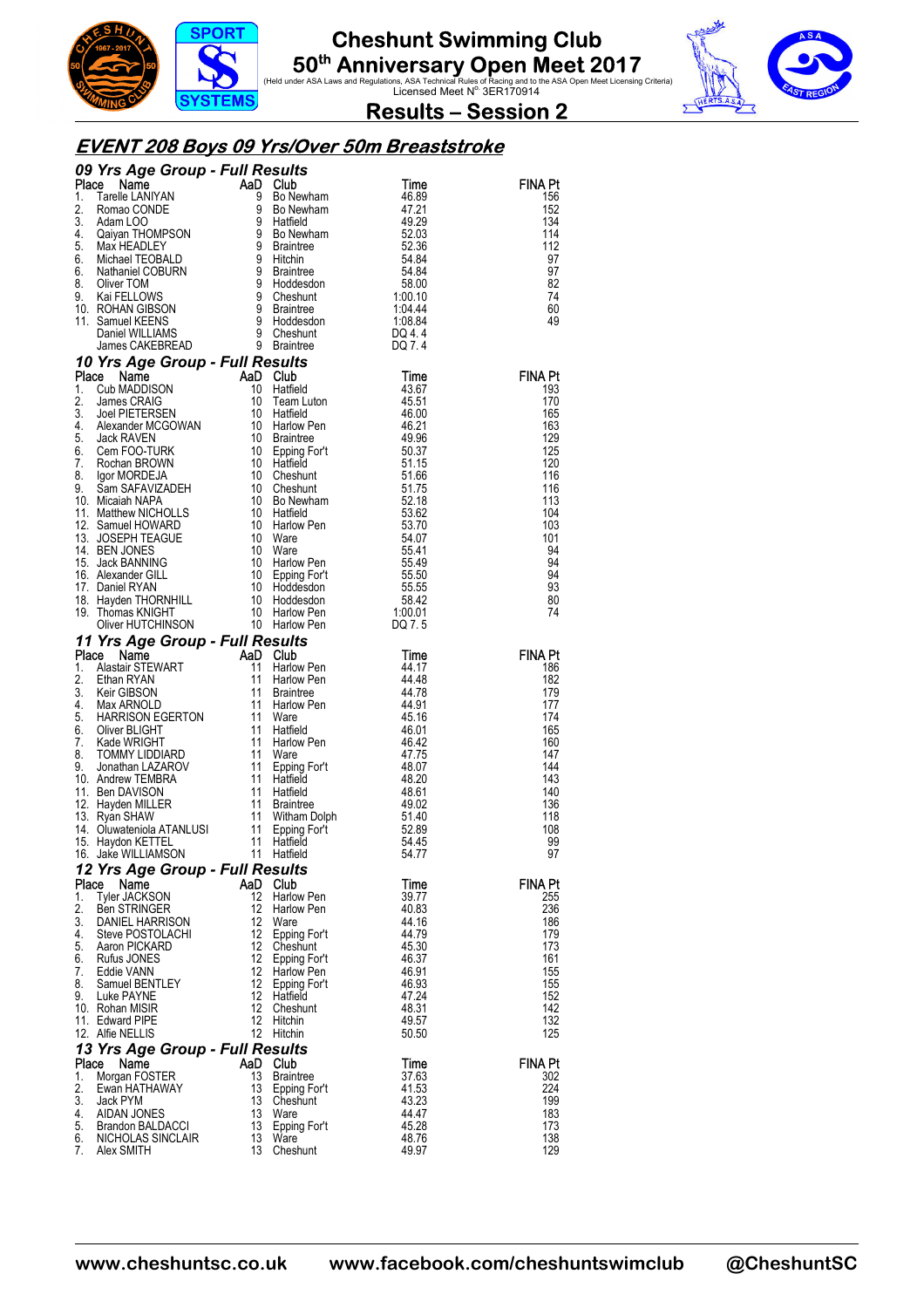



|       | 14 Yrs Age Group - Full Results      |     |                   |       |                |
|-------|--------------------------------------|-----|-------------------|-------|----------------|
| Place | Name                                 | AaD | Club              | Time  | <b>FINA Pt</b> |
|       | Dominic MCCARTHY                     | 14  | Hoddesdon         | 34.78 | 382            |
| 2.    | Maxwell JONES                        | 14  | Epping For't      | 37.26 | 311            |
| 3.    | James WICKS                          | 14  | <b>Braintree</b>  | 39.81 | 255            |
| 4.    | <b>LOUIS CRIPPS</b>                  | 14  | Ware              | 41.48 | 225            |
| 5.    | Dougie GRAYLING                      | 14  | Hoddesdon         | 42.63 | 207            |
| 6.    | Callum FISHER                        | 14  | Team Luton        | 49.61 | 131            |
|       | 15 Yrs/Over Age Group - Full Results |     |                   |       |                |
| Place | Name                                 | AaD | Club              | Time  | <b>FINA Pt</b> |
|       | Daniel LUSH                          | 16  | Cheshunt          | 33.66 | 422            |
| 2.    | Daniel HATHAWAY                      | 15  | Epping For't      | 36.90 | 320            |
| 3.    | Owen STRINGER                        | 15  | <b>Harlow Pen</b> | 38.24 | 287            |
| 4.    | Jamie FARROW                         | 15  | Hatfield          | 39.98 | 251            |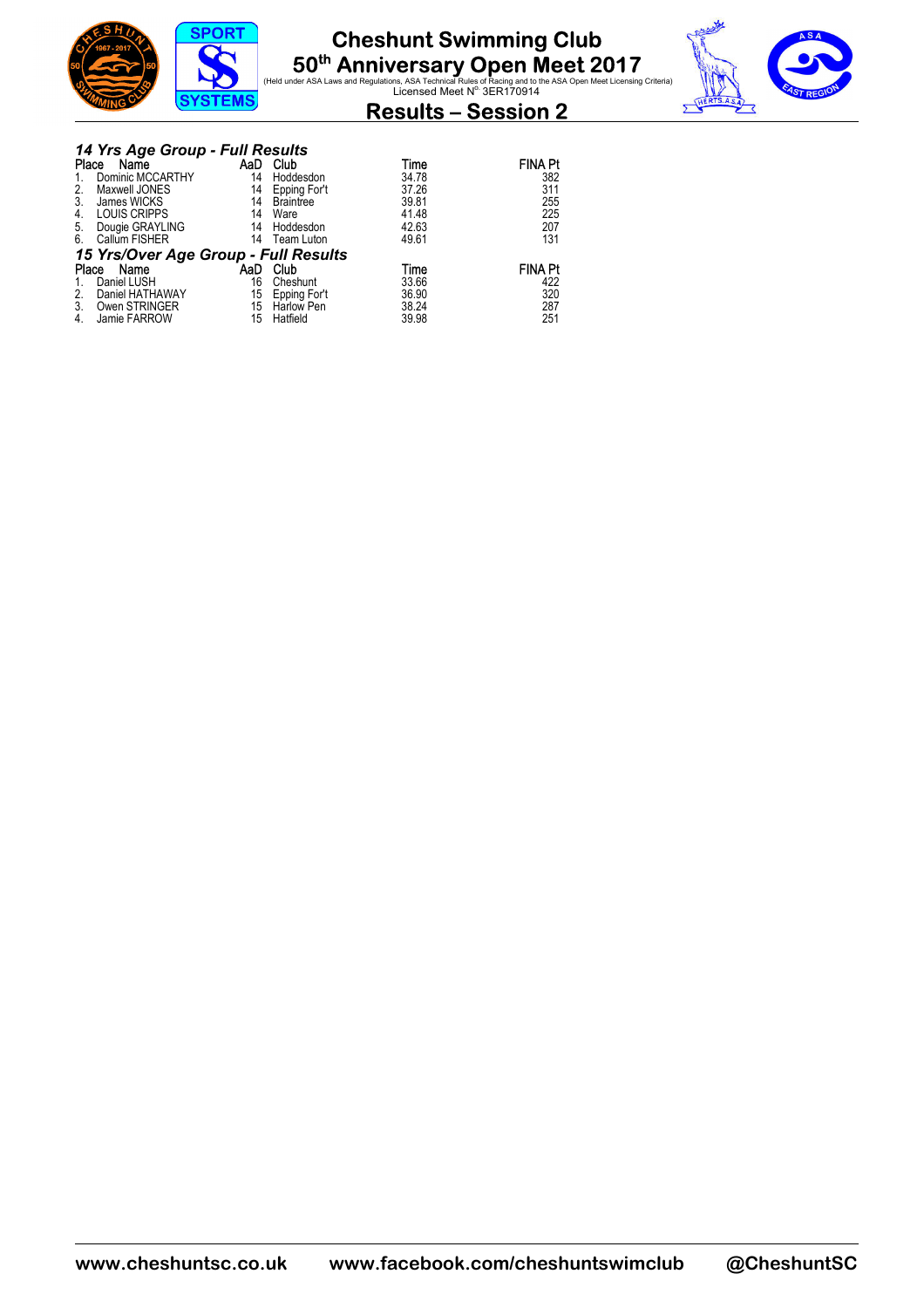





### **EVENT 209 Girls 09 Yrs/Over 100m Freestyle**

| 09 Yrs Age Group - Full Results<br>1. Lilly-Mae KILBEY<br>1. Lilly-Mae Rouge School (1997)<br>1. Lilly-Mae Rouge School (1998)<br>4. School MATHELD<br>5. Chandre BRACENBURY 9 sping Fort 129.26<br>4. Signed MATHELD<br>5. Chandre BRACENB |                                                                                                                                                                                                          |          |                                                                                          |                    |                                                                                |  |  |  |
|---------------------------------------------------------------------------------------------------------------------------------------------------------------------------------------------------------------------------------------------|----------------------------------------------------------------------------------------------------------------------------------------------------------------------------------------------------------|----------|------------------------------------------------------------------------------------------|--------------------|--------------------------------------------------------------------------------|--|--|--|
|                                                                                                                                                                                                                                             |                                                                                                                                                                                                          |          |                                                                                          |                    | <b>FINA Pt</b><br>201                                                          |  |  |  |
|                                                                                                                                                                                                                                             |                                                                                                                                                                                                          |          |                                                                                          |                    | 190                                                                            |  |  |  |
|                                                                                                                                                                                                                                             |                                                                                                                                                                                                          |          |                                                                                          |                    | 185                                                                            |  |  |  |
|                                                                                                                                                                                                                                             |                                                                                                                                                                                                          |          |                                                                                          |                    | 175                                                                            |  |  |  |
|                                                                                                                                                                                                                                             |                                                                                                                                                                                                          |          |                                                                                          |                    | 173                                                                            |  |  |  |
|                                                                                                                                                                                                                                             |                                                                                                                                                                                                          |          |                                                                                          |                    | 171                                                                            |  |  |  |
|                                                                                                                                                                                                                                             |                                                                                                                                                                                                          |          |                                                                                          |                    | 154                                                                            |  |  |  |
|                                                                                                                                                                                                                                             |                                                                                                                                                                                                          |          |                                                                                          |                    | 154<br>131                                                                     |  |  |  |
|                                                                                                                                                                                                                                             |                                                                                                                                                                                                          |          |                                                                                          |                    | 122                                                                            |  |  |  |
|                                                                                                                                                                                                                                             |                                                                                                                                                                                                          |          |                                                                                          |                    | 112                                                                            |  |  |  |
|                                                                                                                                                                                                                                             |                                                                                                                                                                                                          |          |                                                                                          |                    | 98                                                                             |  |  |  |
|                                                                                                                                                                                                                                             |                                                                                                                                                                                                          |          |                                                                                          |                    |                                                                                |  |  |  |
|                                                                                                                                                                                                                                             |                                                                                                                                                                                                          |          |                                                                                          |                    | <b>FINA Pt</b>                                                                 |  |  |  |
|                                                                                                                                                                                                                                             |                                                                                                                                                                                                          |          |                                                                                          |                    | 330                                                                            |  |  |  |
|                                                                                                                                                                                                                                             |                                                                                                                                                                                                          |          |                                                                                          |                    | 240                                                                            |  |  |  |
|                                                                                                                                                                                                                                             |                                                                                                                                                                                                          |          |                                                                                          |                    | 235<br>232                                                                     |  |  |  |
|                                                                                                                                                                                                                                             |                                                                                                                                                                                                          |          |                                                                                          |                    | 231                                                                            |  |  |  |
|                                                                                                                                                                                                                                             |                                                                                                                                                                                                          |          |                                                                                          |                    | 202                                                                            |  |  |  |
|                                                                                                                                                                                                                                             |                                                                                                                                                                                                          |          |                                                                                          |                    | 199                                                                            |  |  |  |
|                                                                                                                                                                                                                                             |                                                                                                                                                                                                          |          |                                                                                          |                    | 197                                                                            |  |  |  |
|                                                                                                                                                                                                                                             |                                                                                                                                                                                                          |          |                                                                                          |                    | 183                                                                            |  |  |  |
|                                                                                                                                                                                                                                             |                                                                                                                                                                                                          |          |                                                                                          |                    | 182<br>169                                                                     |  |  |  |
|                                                                                                                                                                                                                                             |                                                                                                                                                                                                          |          |                                                                                          |                    | 160                                                                            |  |  |  |
|                                                                                                                                                                                                                                             |                                                                                                                                                                                                          |          |                                                                                          |                    | 138                                                                            |  |  |  |
|                                                                                                                                                                                                                                             |                                                                                                                                                                                                          |          |                                                                                          |                    | 129                                                                            |  |  |  |
|                                                                                                                                                                                                                                             |                                                                                                                                                                                                          |          |                                                                                          |                    | 119                                                                            |  |  |  |
|                                                                                                                                                                                                                                             |                                                                                                                                                                                                          |          |                                                                                          |                    | 102                                                                            |  |  |  |
|                                                                                                                                                                                                                                             |                                                                                                                                                                                                          |          |                                                                                          |                    |                                                                                |  |  |  |
|                                                                                                                                                                                                                                             |                                                                                                                                                                                                          |          |                                                                                          |                    |                                                                                |  |  |  |
|                                                                                                                                                                                                                                             |                                                                                                                                                                                                          |          |                                                                                          |                    | <b>FINA Pt</b>                                                                 |  |  |  |
|                                                                                                                                                                                                                                             |                                                                                                                                                                                                          |          |                                                                                          |                    | 402                                                                            |  |  |  |
|                                                                                                                                                                                                                                             |                                                                                                                                                                                                          |          |                                                                                          |                    | 400<br>364                                                                     |  |  |  |
|                                                                                                                                                                                                                                             |                                                                                                                                                                                                          |          |                                                                                          |                    | 333                                                                            |  |  |  |
|                                                                                                                                                                                                                                             |                                                                                                                                                                                                          |          |                                                                                          |                    | 323                                                                            |  |  |  |
|                                                                                                                                                                                                                                             |                                                                                                                                                                                                          |          |                                                                                          |                    | 260                                                                            |  |  |  |
|                                                                                                                                                                                                                                             |                                                                                                                                                                                                          |          |                                                                                          |                    | 237                                                                            |  |  |  |
|                                                                                                                                                                                                                                             |                                                                                                                                                                                                          |          |                                                                                          |                    | 228<br>223                                                                     |  |  |  |
|                                                                                                                                                                                                                                             |                                                                                                                                                                                                          |          |                                                                                          |                    | 217                                                                            |  |  |  |
|                                                                                                                                                                                                                                             |                                                                                                                                                                                                          |          |                                                                                          |                    | 182                                                                            |  |  |  |
|                                                                                                                                                                                                                                             |                                                                                                                                                                                                          |          |                                                                                          |                    | 181                                                                            |  |  |  |
|                                                                                                                                                                                                                                             |                                                                                                                                                                                                          |          |                                                                                          |                    | 167                                                                            |  |  |  |
|                                                                                                                                                                                                                                             |                                                                                                                                                                                                          |          |                                                                                          |                    | 165                                                                            |  |  |  |
|                                                                                                                                                                                                                                             |                                                                                                                                                                                                          |          |                                                                                          |                    | 130                                                                            |  |  |  |
|                                                                                                                                                                                                                                             | <b>12 Yrs Age Group - Full Results<br/> Place Name AaD Club Time<br/> 1. Laura STEPHENS 12 Hatfield 1:09.46<br/> 2. Jasmine BRAKENBURY 12 Hitchin 1:11.07<br/> 3. Olivia MATFIELD 12 Hitchin 1:12.23</b> |          |                                                                                          |                    |                                                                                |  |  |  |
|                                                                                                                                                                                                                                             |                                                                                                                                                                                                          |          |                                                                                          |                    | $\begin{array}{r}\n\textbf{FINA Pt} \\ 393 \\ 367 \\ \hline\n367\n\end{array}$ |  |  |  |
|                                                                                                                                                                                                                                             |                                                                                                                                                                                                          |          |                                                                                          |                    |                                                                                |  |  |  |
|                                                                                                                                                                                                                                             |                                                                                                                                                                                                          |          |                                                                                          |                    | 350                                                                            |  |  |  |
| 4.                                                                                                                                                                                                                                          | Martha BRODERICK                                                                                                                                                                                         |          | 12 Harlow Pen                                                                            | 1:13.73            | 329                                                                            |  |  |  |
| 5.                                                                                                                                                                                                                                          | Isabella HAMMOND                                                                                                                                                                                         | 12       | Hitchin                                                                                  | 1:13.79            | 328                                                                            |  |  |  |
|                                                                                                                                                                                                                                             | 6. Antonia JUBB                                                                                                                                                                                          | 12       | Hatfield                                                                                 | 1:14.62            | 317                                                                            |  |  |  |
| 7.                                                                                                                                                                                                                                          | Kya ANDREOU                                                                                                                                                                                              | 12       | Harlow Pen                                                                               | 1:15.64            | 304                                                                            |  |  |  |
| 8.<br>9.                                                                                                                                                                                                                                    | Chloe CRAIG<br>Grace CONNELLY                                                                                                                                                                            |          | Team Luton                                                                               | 1:16.01            | 300<br>300                                                                     |  |  |  |
|                                                                                                                                                                                                                                             | 10. Pamian TARIGHAT                                                                                                                                                                                      |          | 12 I tra<br>12 Braintree<br>Fooing Fr<br>12 Epping For't                                 | 1:16.02<br>1:16.24 | 297                                                                            |  |  |  |
|                                                                                                                                                                                                                                             | 11. Grace MASSINGHAM-LAMPR 12 Harlow Pen                                                                                                                                                                 |          |                                                                                          | 1:17.19            | 286                                                                            |  |  |  |
|                                                                                                                                                                                                                                             | 12. Francesca VANN                                                                                                                                                                                       |          | 12 Harlow Pen                                                                            | 1:17.25            | 286                                                                            |  |  |  |
|                                                                                                                                                                                                                                             | 13. Natasha DAWSON                                                                                                                                                                                       |          | 12 Harlow Pen<br>12 Epping For't<br>12 Hitchin                                           | 1:17.55            | 282                                                                            |  |  |  |
|                                                                                                                                                                                                                                             | 14. Laney LAWS-RANDALL                                                                                                                                                                                   |          |                                                                                          | 1:18.56            | 272                                                                            |  |  |  |
|                                                                                                                                                                                                                                             | 15. Zuleikha MASSOUD                                                                                                                                                                                     |          | 12 Bo Newham                                                                             | 1:20.01            | 257                                                                            |  |  |  |
|                                                                                                                                                                                                                                             | 16. Evie BROWN<br>17. Autumn FISHER                                                                                                                                                                      |          |                                                                                          | 1:20.08<br>1:23.13 | 256<br>229                                                                     |  |  |  |
|                                                                                                                                                                                                                                             | 18. Emilia DOBLE                                                                                                                                                                                         |          |                                                                                          | 1:23.49            | 226                                                                            |  |  |  |
|                                                                                                                                                                                                                                             | 19. Kayla WILSON                                                                                                                                                                                         |          |                                                                                          | 1:30.71            | 176                                                                            |  |  |  |
|                                                                                                                                                                                                                                             | 20. Mollie BROWN                                                                                                                                                                                         |          | 12 Bo Newham<br>12 Cheshunt<br>12 Harlow Pen<br>12 Witham Dolph<br>12 Witham Dolph<br>14 | 1:32.17            | 168                                                                            |  |  |  |
|                                                                                                                                                                                                                                             | 13 Yrs Age Group - Full Results                                                                                                                                                                          |          |                                                                                          |                    |                                                                                |  |  |  |
|                                                                                                                                                                                                                                             | Place<br>Name                                                                                                                                                                                            |          | AaD Club                                                                                 | Time               | <b>FINA Pt</b>                                                                 |  |  |  |
| 1.                                                                                                                                                                                                                                          | Lucy KING                                                                                                                                                                                                | 13       | Hitchin                                                                                  | 1:05.96            | 459                                                                            |  |  |  |
| 2.                                                                                                                                                                                                                                          | Georgie PARK                                                                                                                                                                                             | 13       | Epping For't                                                                             | 1:07.16            | 435                                                                            |  |  |  |
| 3.                                                                                                                                                                                                                                          | Matilda TURNER<br>4. Lucy HINKS                                                                                                                                                                          | 13<br>13 | Hitchin<br>Hoddesdon                                                                     | 1:08.56<br>1:09.20 | 409<br>398                                                                     |  |  |  |
| 5.                                                                                                                                                                                                                                          | Megan JONES                                                                                                                                                                                              | 13       | Hitchin                                                                                  | 1:09.68            | 390                                                                            |  |  |  |
| 6.                                                                                                                                                                                                                                          | Catherine RYAN                                                                                                                                                                                           | 13       | Hoddesdon                                                                                | 1:10.50            | 376                                                                            |  |  |  |
| 7.                                                                                                                                                                                                                                          | Jasmine WOOD                                                                                                                                                                                             | 13       | Witham Dolph                                                                             | 1:10.52            | 376                                                                            |  |  |  |
| 8.                                                                                                                                                                                                                                          | Sophie GEORGIOU                                                                                                                                                                                          |          | 13 Hatfield                                                                              | 1:12.41            | 347                                                                            |  |  |  |
| 9.                                                                                                                                                                                                                                          | Lily FLETCHER                                                                                                                                                                                            |          | 13 Witham Dolph                                                                          | 1:13.25            | 335                                                                            |  |  |  |
|                                                                                                                                                                                                                                             | 10. Christina DURBIN                                                                                                                                                                                     |          | 13 Hatfield                                                                              | 1:16.76            | 291                                                                            |  |  |  |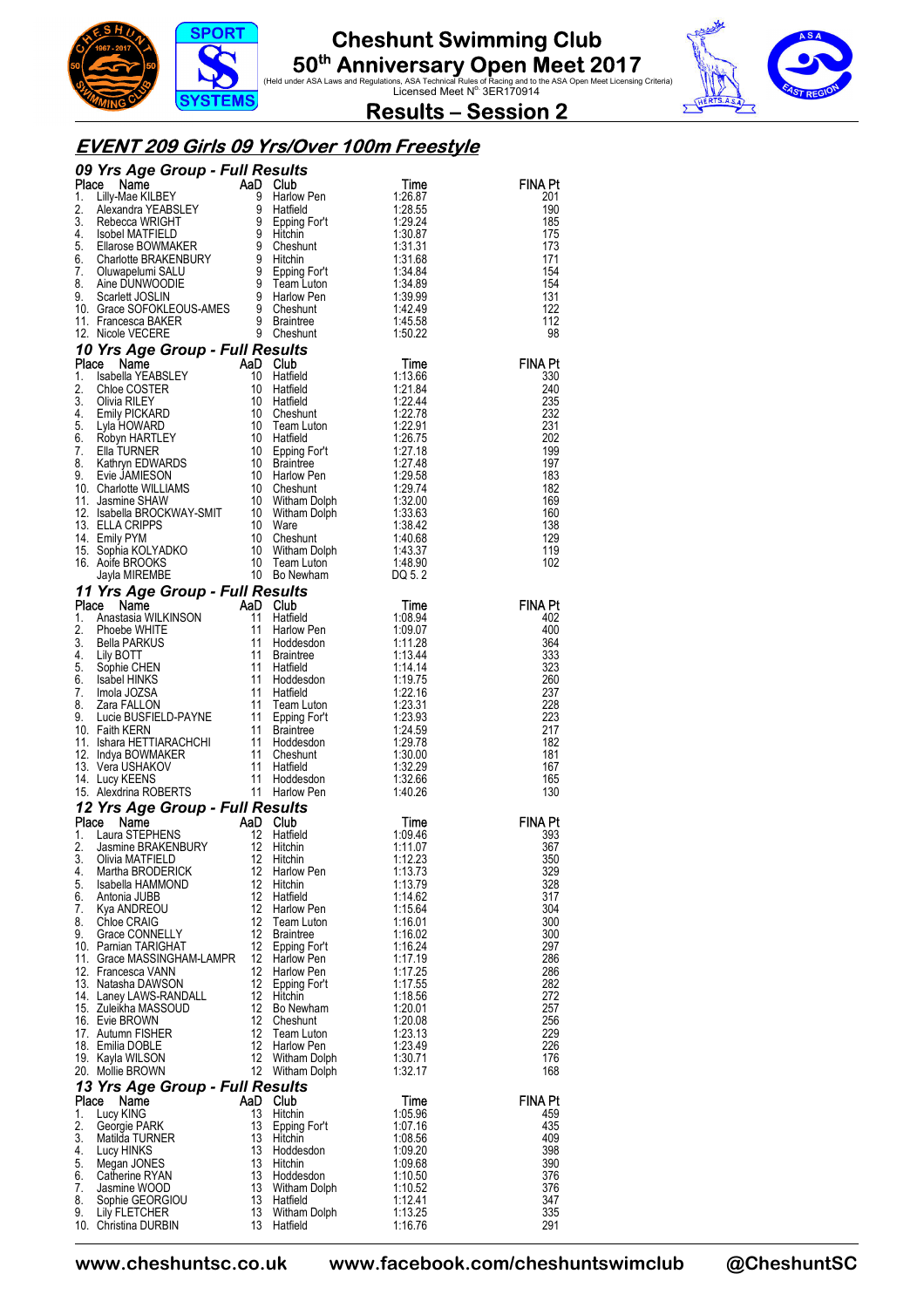





|            | $5131$ CMJ                                                        |                  |                                         | <b>Results - Session 2</b>    |                   |  |  |  |
|------------|-------------------------------------------------------------------|------------------|-----------------------------------------|-------------------------------|-------------------|--|--|--|
| 11.<br>12. | Shauna PITCHER<br>Sophia FIORENTINI<br>13. Madeleine BUSFIELD-PAY | 13<br>- 13<br>13 | Harlow Pen<br>Hoddesdon<br>Epping For't | 1:17.47<br>1:20.99<br>1:22.06 | 283<br>248<br>238 |  |  |  |
|            | 14 Yrs Age Group - Full Results                                   |                  |                                         |                               |                   |  |  |  |
| Place      | Name                                                              | AaD              | Club                                    | Time                          | FINA Pt           |  |  |  |
| 1.         | Alexandra BIBBY                                                   | 14               | Epping For't                            | 1:04.46                       | 492               |  |  |  |
| 2.         | Chloe BERKO-BOATENG                                               | 14               | Cheshunt                                | 1:05.86                       | 461               |  |  |  |
| 3.         | Zoe MACDONALD                                                     | 14               | Hitchin                                 | 1:06.58                       | 447               |  |  |  |
| 4.         | Rachel YOUNG                                                      | 14               | Hitchin                                 | 1:09.71                       | 389               |  |  |  |
| 5.         | Charlotte HOOKS                                                   | 14               | Braintree                               | 1:11.16                       | 366               |  |  |  |
| 6.         | Lauren BEARMAN                                                    | 14               | Hitchin                                 | 1:11.42                       | 362               |  |  |  |
| 7.         | Scarlet WATSON                                                    | 14               | Epping For't                            | 1:13.69                       | 329               |  |  |  |
| 8.         | <b>JEMMA ROE</b>                                                  | 14               | Ware                                    | 1:18.22                       | 275               |  |  |  |
|            | 15 Yrs/Over Age Group - Full Results                              |                  |                                         |                               |                   |  |  |  |
| Place      | Name                                                              | <b>AaD</b>       | Club                                    | Time                          | <b>FINA Pt</b>    |  |  |  |
| 1.         | Tegan WOLLASTON                                                   | 17               | Cheshunt                                | 1:03.82                       | 507               |  |  |  |
| 2.         | Isobel GEORGIOU                                                   | 15               | Hatfield                                | 1:04.13                       | 500               |  |  |  |
| 3.         | <b>Jessica TURLEY</b>                                             | 15               | Hitchin                                 | 1:04.58                       | 489               |  |  |  |
| 4.         | Amy HILLS                                                         | 16               | Hitchin                                 | 1:05.14                       | 477               |  |  |  |
| 5.         | <b>Holly ATKINS</b>                                               | 15               | Cheshunt                                | 1:06.48                       | 449               |  |  |  |
| 6.         | Ashleigh JOLLEY                                                   | 15               | Harlow Pen                              | 1:07.22                       | 434               |  |  |  |
| 7.         | Poppy SUMMERS                                                     | 15               | <b>Braintree</b>                        | 1:10.93                       | 369               |  |  |  |
| 8.         | KATIÉ EGERTON                                                     | 15               | Ware                                    | 1:15.91                       | 301               |  |  |  |
| 9.         | Rosie OSBORNE                                                     | 15               | Epping For't                            | 1:16.50                       | 294               |  |  |  |
| 10.        | KIM VAN MAANENBERG                                                | 15               | Ware                                    | 1:21.28                       | 245               |  |  |  |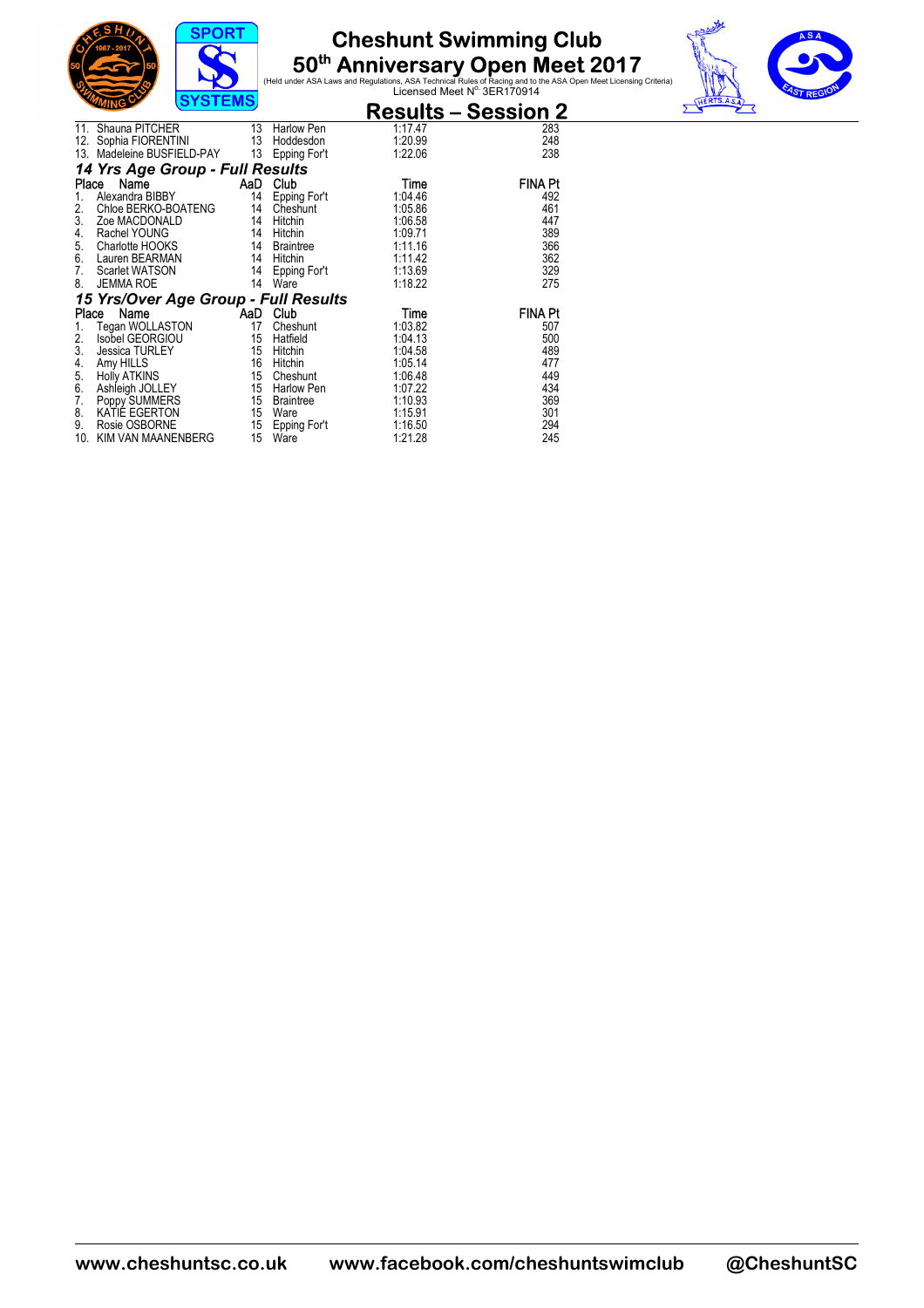





**Results – Session 2** 

### **EVENT 210 Boys 09 Yrs/Over 100m Freestyle**

|             | 09 Yrs Age Group - Full Results          |                |                                    |                    |                       |                |  |  |
|-------------|------------------------------------------|----------------|------------------------------------|--------------------|-----------------------|----------------|--|--|
| Place<br>1. | Name<br>Lucas HARTLEY                    | AaD Club<br>9  | Hatfield                           | Time<br>1:15.53    | <b>FINA Pt</b><br>210 | 50<br>36.19    |  |  |
| 2.          | Tarelle LANIYAN                          |                | 9 Bo Newham                        | 1:19.84            | 178                   | 38.04          |  |  |
| 3.          | Adam LOO                                 |                | 9 Bu<br>9 Hatfield<br>Po New       | 1:26.00            | 142                   | 40.32          |  |  |
| 4.          | Qaiyan THOMPSON                          | $\overline{9}$ | Bo Newham                          | 1:31.45            | 118                   | 42.53          |  |  |
| 5.<br>6.    | Oliver TOM<br>Cameron SAN MIGUEL         |                | 9 Hoddesdon<br>9 Bo Newham         | 1:40.74<br>1:41.88 | 88<br>85              | 47.21<br>46.72 |  |  |
| 7.          | Nathaniel COBURN                         |                | 9 Braintree                        | 1:41.97            | 85                    | 49.73          |  |  |
| 8.          | Thomas MOODY                             |                | 9 Harlow Pen                       | 1:46.02            | 76                    | 51.59          |  |  |
| 9.          | Daniel WILLIAMS                          | 9 Cheshunt     |                                    | 1:53.57            | 61                    | 53.74          |  |  |
|             | 10 Yrs Age Group - Full Results          |                |                                    |                    |                       |                |  |  |
| Place       | Name                                     | AaD Club       |                                    | Time               | <b>FINA Pt</b>        | 50             |  |  |
| 1.<br>2.    | Cub MADDISON<br>Steven SALAZAR           | 10<br>10       | Hatfield<br>Bo Newham              | 1:14.35<br>1:17.34 | 220<br>196            | 35.57<br>38.33 |  |  |
| 3.          | <b>Joel PIETERSEN</b>                    |                | 10 Hatfield                        | 1:18.07            | 190                   | 37.65          |  |  |
| 4.          | William WHITE                            |                | 10 Harlow Pen                      | 1:19.11            | 183                   | 37.49          |  |  |
| 5.          | Igor MORDEJA                             |                | 10 Cheshunt                        | 1:20.00            | 177                   | 36.73          |  |  |
| 6.<br>7.    | Rochan BROWN<br>James CRAIG              |                | 10 Hatfield<br>10 Team Luton       | 1:23.36<br>1:24.50 | 156<br>150            | 40.87<br>39.70 |  |  |
| 8.          | Sam SAFAVIZADEH                          |                | 10 Cheshunt                        | 1:26.10            | 142                   | 40.99          |  |  |
| 9.          | Lewis WARD                               |                | 10 Team Luton                      | 1:28.92            | 129                   | 41.49          |  |  |
|             | 10. Cem FOO-TURK                         |                | 10 Epping For't                    | 1:29.68            | 125                   | 43.67          |  |  |
|             | 11. Matthew NICHOLLS<br>12. Jack BANNING |                | 10 Hatfield<br>10 Harlow Pen       | 1:29.98<br>1:30.85 | 124<br>121            | 42.48<br>44.70 |  |  |
|             | 13. Jack RAVEN                           |                | 10 Braintree                       | 1:32.68            | 114                   | 43.75          |  |  |
|             | 14. Alexander GILL                       |                | 10 Epping For't                    | 1:33.71            | 110                   | 44.63          |  |  |
|             | 15. Micaiah NAPA                         |                | 10 Bo Newham                       | 1:34.74            | 106                   | 44.21          |  |  |
|             | 16. BEN JONES<br>17. Oliver HUTCHINSON   |                | 10 Ware<br>10 Harlow Pen           | 1:35.18<br>1:38.81 | 105<br>94             | 43.72<br>47.52 |  |  |
|             | 18. JOSEPH TEAGUE                        |                | 10 Ware                            | 1:39.37            | 92                    | 46.36          |  |  |
|             | 19. Joshua HUTCHINSON                    |                | 10 Harlow Pen                      | 1:40.38            | 89                    | 46.65          |  |  |
|             | 11 Yrs Age Group - Full Results          |                |                                    |                    |                       |                |  |  |
| Place       | Name                                     | AaD Club       |                                    | Time               | <b>FINA Pt</b>        | 50             |  |  |
| 1.<br>2.    | Daniel PARKER<br>Alastair STEWART        | 11             | <b>Braintree</b><br>11 Harlow Pen  | 1:11.24<br>1:11.77 | 251<br>245            | 34.76<br>34.21 |  |  |
| 3.          | Jonathan LAZAROV                         |                | 11 Epping For't                    | 1:14.13            | 222                   | 35.44          |  |  |
| 4.          | Hayden MILLER                            |                | 11 Braintree                       | 1:16.63            | 201                   | 36.13          |  |  |
| 5.          | Ben DAVISON                              |                | 11 Hatfield                        | 1:16.83            | 200                   | 37.52          |  |  |
| 6.<br>7.    | Keir GIBSON<br>Harry PASQUARIELLO        |                | 11 Braintree<br>11 Harlow Pen      | 1:18.25<br>1:19.38 | 189<br>181            | 37.08<br>38.14 |  |  |
| 8.          | Joseph O'HARA                            |                | 11 Hatfield                        | 1:19.66            | 179                   | 38.82          |  |  |
| 9.          | Kade WRIGHT                              |                | 11 Harlow Pen                      | 1:20.05            | 176                   | 38.65          |  |  |
|             | 10. Maximilian COLTMAN                   |                | 11 Cheshunt                        | 1:21.63            | 166                   | 38.12          |  |  |
|             | 11. Oliver BLIGHT<br>12. CALLUM COX      |                | 11 Hatfield<br>11 Ware             | 1:22.58<br>1:23.04 | 161<br>158            | 40.56<br>39.26 |  |  |
|             | 13. HARRISON EGERTON                     |                | 11 Ware                            | 1:24.16            | 152                   | 40.13          |  |  |
|             | 14. Ethan RYAN                           |                | 11 Harlow Pen                      | 1:24.58            | 150                   | 39.65          |  |  |
|             | 15. Andrew TEMBRA                        |                | 11 Hatfield                        | 1:25.53            | 145                   | 42.56          |  |  |
|             | 16. Haydon KETTEL<br>17. TOMMY LIDDIARD  |                | 11 Hatfield<br>11 Ware             | 1:32.22<br>1:33.16 | 115<br>112            | 42.94<br>42.64 |  |  |
|             | Oluwateniola ATANLUSI                    |                | 11 Epping For't                    | DQ 4.4             |                       |                |  |  |
|             | 12 Yrs Age Group - Full Results          |                |                                    |                    |                       |                |  |  |
| Place       | Name                                     | AaD Club       |                                    | Time               | <b>FINA Pt</b>        | 50             |  |  |
|             | 1. Daniel MONK                           |                | 12 Harlow Pen                      | 1:06.39            | 310                   | 32.17          |  |  |
| 2.<br>3.    | Jacob HARDY<br><b>Ben STRINGER</b>       |                | 12 Epping For't<br>12 Harlow Pen   | 1:12.36<br>1:12.47 | 239<br>238            | 35.06<br>34.45 |  |  |
| 4.          | Samuel BENTLEY                           |                | 12 Epping For't                    | 1:13.39            | 229                   | 35.37          |  |  |
| 5.          | <b>Harrison TRAVERS</b>                  |                | 12 Epping For't                    | 1:15.84            | 208                   | 36.07          |  |  |
| 6.          | DANIEL HARRISON                          |                | 12 Ware                            | 1:15.99            | 206                   | 36.63          |  |  |
| 7.<br>8.    | Luke PAYNE<br>Rufus JONES                |                | 12 Hatfield<br>12 Epping For't     | 1:17.22<br>1:18.29 | 197<br>189            | 36.59<br>37.12 |  |  |
| 9.          | <b>Edward PIPE</b>                       |                | 12 Hitchin                         | 1:19.62            | 179                   | 38.07          |  |  |
|             | 10. Daniel TSHUMA                        |                | 12 Bo Newham                       | 1:22.56            | 161                   | 39.13          |  |  |
|             | 11. Joseph ENGLISH                       |                | 12 Hitchin<br>12 Ware              | 1:22.76<br>1:22.93 | 160<br>159            | 38.55<br>39.20 |  |  |
|             | 12. TOBIAS SINCLAIR<br>13. Rohan MISIR   |                | 12 Cheshunt                        | 1:24.52            | 150                   | 40.05          |  |  |
|             | 14. Eddie VANN                           |                | 12 Harlow Pen                      | 1:26.28            | 141                   | 40.03          |  |  |
|             | 15. Oliver COTTEE                        |                | 12 Witham Dolph                    | 1:26.96            | 138                   | 42.44          |  |  |
|             | 13 Yrs Age Group - Full Results          |                |                                    |                    |                       |                |  |  |
|             | Place Name                               | AaD Club       |                                    | Time               | <b>FINA Pt</b>        | 50             |  |  |
| 1.<br>2.    | Morgan FOSTER<br>Adam FEARON             | 13<br>13       | <b>Braintree</b><br>Harlow Pen     | 1:01.65<br>1.03.93 | 387<br>347            | 30.13<br>31.67 |  |  |
| 3.          | Taylor COE                               | 13             | Cheshunt                           | 1:05.70            | 320                   | 31.24          |  |  |
| 4.          | Ewan HATHAWAY                            |                | 13 Epping For't                    | 1:07.65            | 293                   | 32.36          |  |  |
| 5.          | Jack PYM                                 |                | 13 Cheshunt                        | 1:13.24            | 231                   | 35.40          |  |  |
| 6.<br>7.    | <b>Jack TINGEY</b><br>Thomas MEDHURST    |                | 13 Witham Dolph<br>13 Epping For't | 1:14.72<br>1:17.22 | 217<br>197            | 36.03<br>37.55 |  |  |
| 8.          | NICHOLAS SINCLAIR                        |                | 13 Ware                            | 1:24.89            | 148                   | 39.16          |  |  |
| 9.          | Alex SMITH                               |                | 13 Cheshunt                        | 1:25.31            | 146                   | 39.41          |  |  |
|             | 10. Daniel NOUROOZPOUR                   |                | 13 Hoddesdon                       | 1:28.27            | 131                   | 41.19          |  |  |